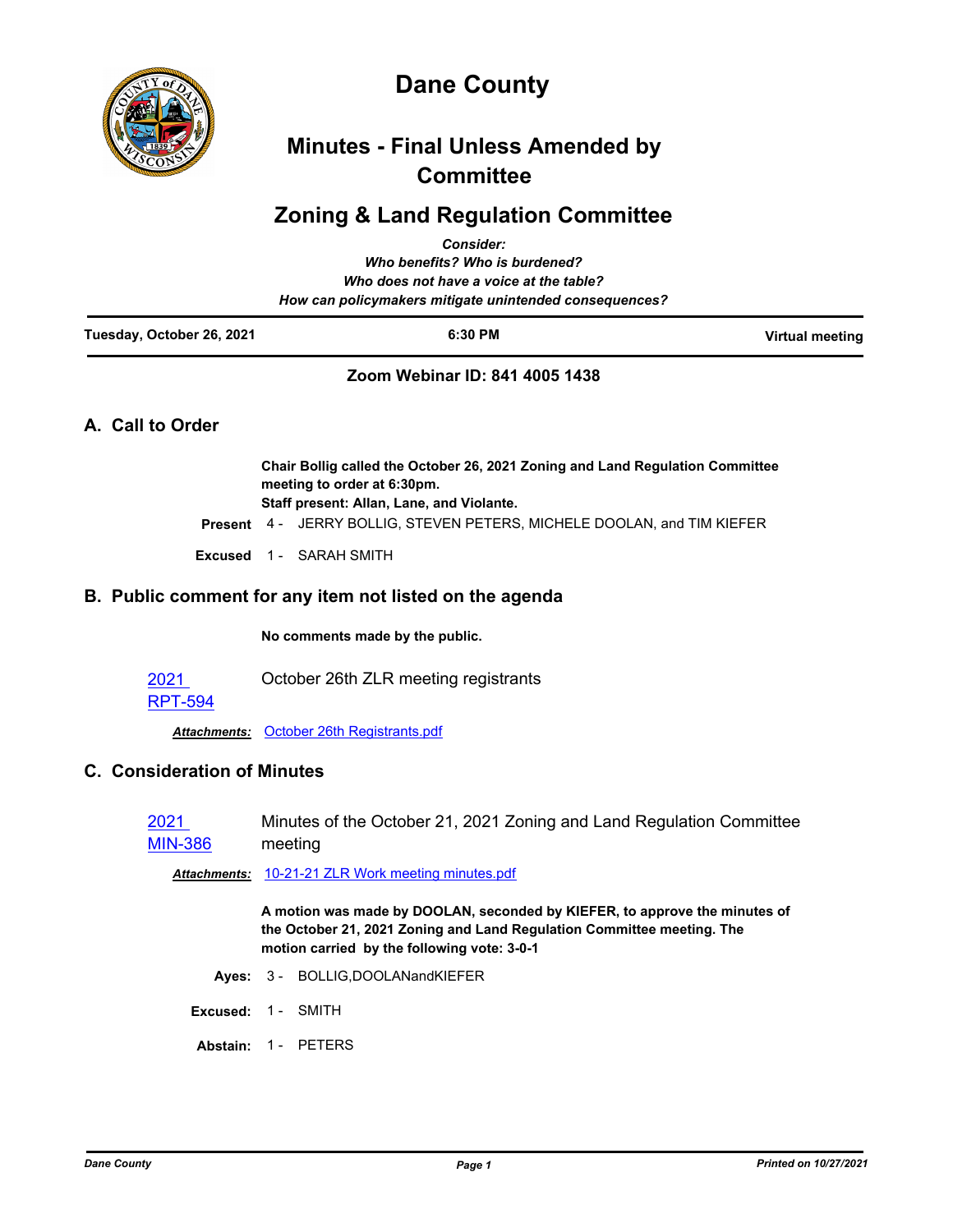# **D. Public Hearing for Zoning Map Amendments, Conditional Use Permits, and Ordinance Amendments**

| 11746 | PETITION: REZONE 11746                                               |
|-------|----------------------------------------------------------------------|
|       | APPLICANT: JOHN P ZIEGLER                                            |
|       | LOCATION: 1256 US HIGHWAY 14, SECTION 7, TOWN OF RUTLAND             |
|       | <b>CHANGE FROM: SFR-08 Single Family Residential District TO LC</b>  |
|       | <b>Limited Commercial District</b>                                   |
|       | REASON: add additional land (residential) to lc (limited commercial) |
|       | zoning district.                                                     |
|       | <b>CUP DESCRIPTION: CARETAKER'S RESIDENCE</b>                        |
|       | Attachments: 11746 Ord Amend.pdf                                     |

[11746 Staff Report.pdf](http://dane.legistar.com/gateway.aspx?M=F&ID=95d037a9-1710-4e46-8b3a-e7544e948bcf.pdf)

[11746 Town Action.pdf](http://dane.legistar.com/gateway.aspx?M=F&ID=0092d7cd-00c8-4be9-96cf-55324cd1cfe0.pdf)

[11746 Existing deed restriction tying 2 lots together.pdf](http://dane.legistar.com/gateway.aspx?M=F&ID=89d6b272-b9de-4b06-94f0-abf5acbe4129.pdf)

[11746 Existing LC deed restriction.pdf](http://dane.legistar.com/gateway.aspx?M=F&ID=912f4523-39ea-4bb1-a1d0-7c69764e94d0.pdf)

[11746 Map](http://dane.legistar.com/gateway.aspx?M=F&ID=dc2f51f9-c5fb-4438-a263-8d49d6514194.pdf)

[11746 APP](http://dane.legistar.com/gateway.aspx?M=F&ID=b78084b0-e9b8-4eaa-8755-4670736c8b2c.pdf)

*In favor: John Ziegler Opposed: None*

**A motion was made by PETERS, seconded by KIEFER, that the Zoning Petition be recommended for approval. The motion carried by the following vote: 4-0. 1. A deed restriction shall be recorded on the LC zoned parcel limiting commercial uses exclusively to a contractor's business and indoor storage of equipment.**

**Ayes:** 4 - BOLLIG,PETERS,DOOLANandKIEFER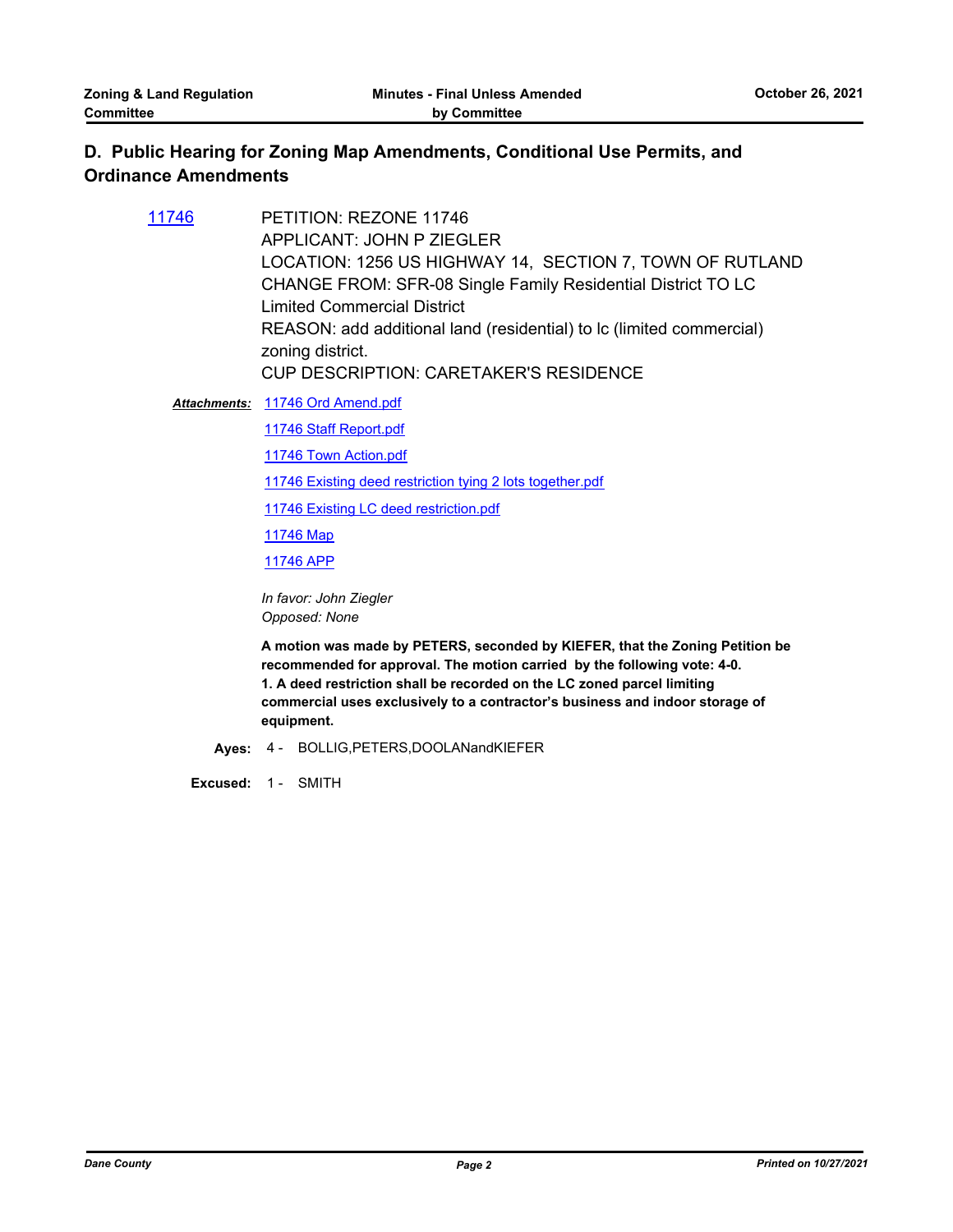[11747](http://dane.legistar.com/gateway.aspx?m=l&id=/matter.aspx?key=20854) PETITION: REZONE 11747 APPLICANT: BABLER REV TR, DAMION D & EMILY M LOCATION: 288 PRIMROSE CENTER ROAD, SECTION 33, TOWN OF PRIMROSE CHANGE FROM: FP-35 Farmland Preservation District TO RR-2 Rural Residential District REASON: creating one residential lot

Attachments: [11747 Ord Amend.pdf](http://dane.legistar.com/gateway.aspx?M=F&ID=9dc1b8cb-241c-4d45-9330-0be0ef00d262.pdf)

[11747 Staff Report.pdf](http://dane.legistar.com/gateway.aspx?M=F&ID=400e95b4-f48a-4299-83c8-da1a9adebc9a.pdf)

[11747 Town Action Report.pdf](http://dane.legistar.com/gateway.aspx?M=F&ID=778a5c11-10a7-434c-b82c-318a94c4018f.pdf)

[11747 Density.pdf](http://dane.legistar.com/gateway.aspx?M=F&ID=4fca9daa-6728-4577-b0b7-c9444b3a4410.pdf)

[11747 Map](http://dane.legistar.com/gateway.aspx?M=F&ID=0a6a9490-7ce3-44ca-8592-574fca193af7.pdf)

[11747 APP](http://dane.legistar.com/gateway.aspx?M=F&ID=be0d3d99-436f-40ab-b547-461953e03391.pdf)

*In favor: Damion & Emily Babler Opposed: None*

**A motion was made by DOOLAN, seconded by KIEFER, that the Zoning Petition be recommended for approval. The motion carried by the following vote: 4-0**

**Ayes:** 4 - BOLLIG,PETERS,DOOLANandKIEFER

**Excused:** 1 - SMITH

[11748](http://dane.legistar.com/gateway.aspx?m=l&id=/matter.aspx?key=20851) PETITION: REZONE 11748 APPLICANT: RANDY J BOLLIG LOCATION: 1535 COUNTY HIGHWAY Z, SECTION 6, TOWN OF PERRY CHANGE FROM: FP-35 Farmland Preservation District TO RR-8 Rural Residential District REASON: creating one residential lot

[11748 Staff Report](http://dane.legistar.com/gateway.aspx?M=F&ID=308cfd73-4e85-40f0-9005-a48ad0df3c21.pdf) *Attachments:*

[11748 Town Action Report](http://dane.legistar.com/gateway.aspx?M=F&ID=3794a926-36e1-40e9-b864-768d5f07fc3e.pdf)

[11748 Map](http://dane.legistar.com/gateway.aspx?M=F&ID=2c455135-56f5-4770-aac2-d980e0193c4d.pdf)

[11748 APP](http://dane.legistar.com/gateway.aspx?M=F&ID=156b6095-c77b-4945-9985-45290e2977bc.pdf)

*In favor: Garrison Bollig Opposed: None*

**A motion was made by KIEFER, seconded by PETERS, to postpone action on the rezoning petition. The motion carried by the following vote: 3-0-1**

- **Ayes:** 3 PETERS,DOOLANandKIEFER
- **Excused:** 1 SMITH
- **Recused:** 1 BOLLIG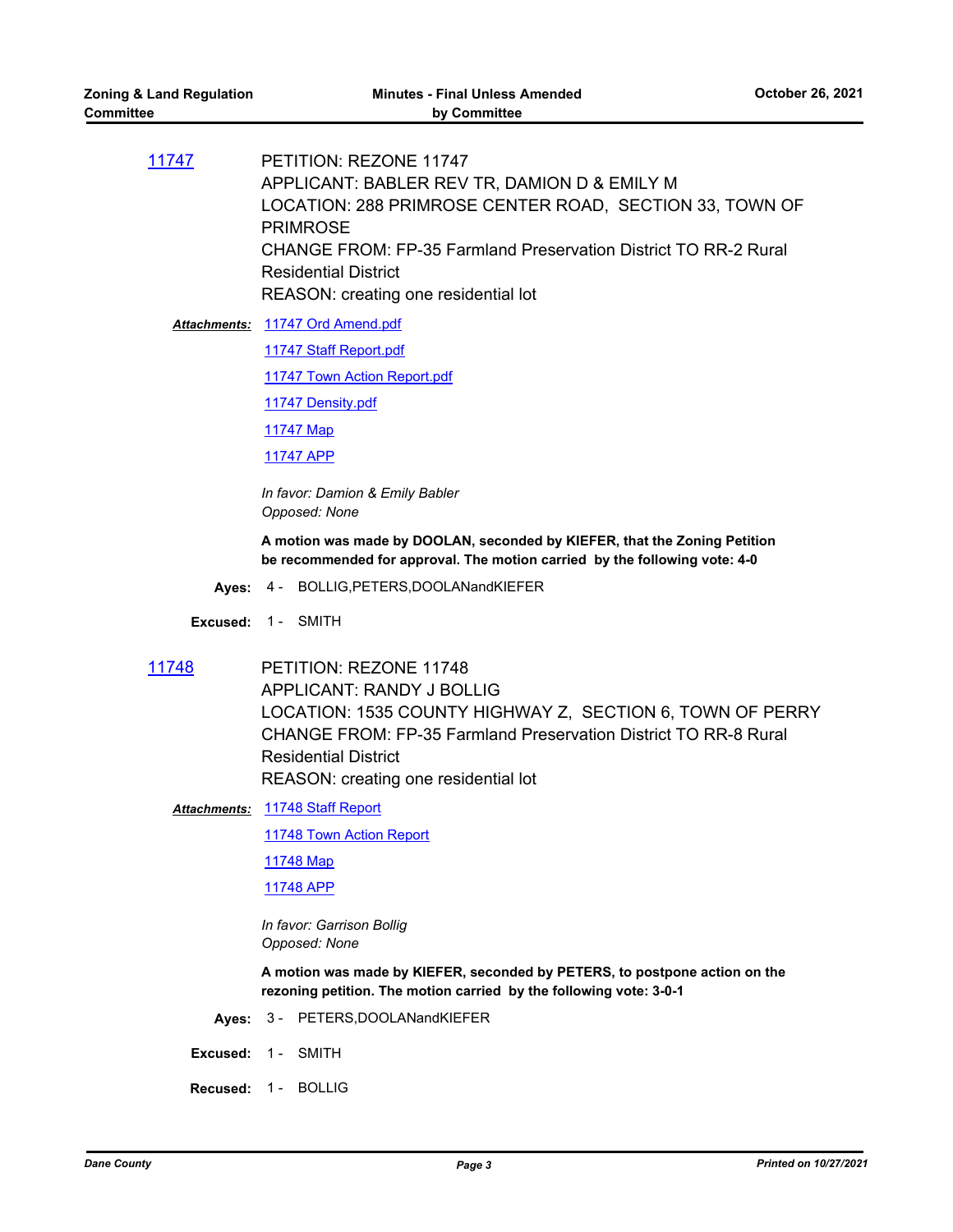[11749](http://dane.legistar.com/gateway.aspx?m=l&id=/matter.aspx?key=20855) PETITION: REZONE 11749 APPLICANT: ROGER HARTMANN LOCATION: NW OF 7240 COUNTY HIGHWAY Y, SECTION 5, TOWN OF DANE CHANGE FROM: FP-35 Farmland Preservation District TO FP-1 Farmland Preservation District REASON: to facilitate the settling of the darlene hartmann estate

Attachments: [11749 Staff Report.pdf](http://dane.legistar.com/gateway.aspx?M=F&ID=83ba8ee1-765f-4e7a-b0cc-9706f70e649c.pdf)

[11749 Density.pdf](http://dane.legistar.com/gateway.aspx?M=F&ID=4343c12b-1c98-4f22-9f9c-968ab61a36fc.pdf)

[11749 Map](http://dane.legistar.com/gateway.aspx?M=F&ID=12e4c22b-74c7-42fb-bc39-9c859379f06c.pdf)

[11749 APP](http://dane.legistar.com/gateway.aspx?M=F&ID=1b99e2b0-9322-4327-962f-9a05b0f300b8.pdf)

*In favor: Roger Hartman Opposed: None*

**A motion was made by PETERS, seconded by DOOLAN, to postpone action until town action is received. The motion carried by the following vote: 4-0.**

**Ayes:** 4 - BOLLIG,PETERS,DOOLANandKIEFER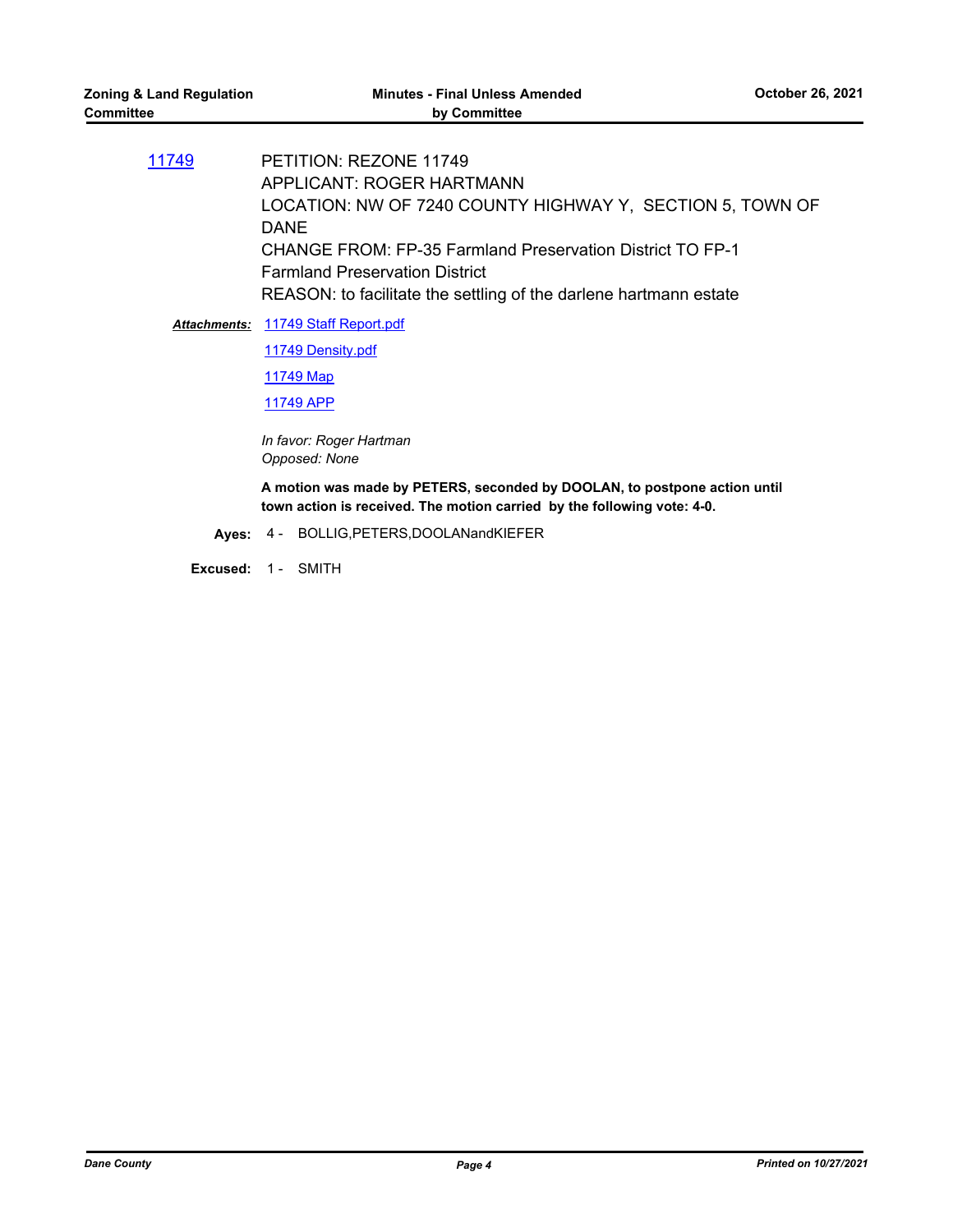| PETITION: REZONE 11750<br>APPLICANT: KEGONSA STORAGE LLC<br>LOCATION: SOUTH OF 1994 BARBER DRIVE, SECTION 26, TOWN OF<br><b>DUNN</b><br><b>CHANGE FROM: PUD Planned Development District TO SFR-1 Single</b><br><b>Family Residential District</b> |
|----------------------------------------------------------------------------------------------------------------------------------------------------------------------------------------------------------------------------------------------------|
| REASON: change zoning to allow for the construction of a single-family<br>residence                                                                                                                                                                |
|                                                                                                                                                                                                                                                    |

Attachments: [11750 Ord Amend.pdf](http://dane.legistar.com/gateway.aspx?M=F&ID=515b699f-0eb5-49df-a860-c8e9cc24ed02.pdf)

[11750 Staff Report](http://dane.legistar.com/gateway.aspx?M=F&ID=28da3bab-0982-4dd5-98a8-a8551245a177.pdf)

[11750 Town Action.pdf](http://dane.legistar.com/gateway.aspx?M=F&ID=479ab6db-ec96-4e16-9fc8-22067db60a73.pdf)

[11750 Site plan showing floodplain in green](http://dane.legistar.com/gateway.aspx?M=F&ID=d2dc9f20-1ee5-4ae2-9c16-43d37ca70ae4.pdf)

[11750 Restoration Plan](http://dane.legistar.com/gateway.aspx?M=F&ID=e4f9eaf3-a7e0-4da1-b4ef-7d6ec23f8877.pdf)

[11750 Map](http://dane.legistar.com/gateway.aspx?M=F&ID=4ca92438-05cf-439c-85fd-b47ad23c7ba4.pdf)

[11750 APP](http://dane.legistar.com/gateway.aspx?M=F&ID=d9079db8-d6e4-4d35-a778-7100c6fe5215.pdf)

*In favor: Ryan Quam Opposed: None*

**A motion was made by PETERS, seconded by DOOLAN, that the Zoning Petition be recommended for approval. The motion carried by the following vote: 4-0. 1. The boathouse shall be used for the purposes of non-commercial boat storage and the storage of boat accessories. The boathouse shall not be designed or be used for habitable purposes.**

**2. The lowest level of any habitable building cannot be below the Base Flood Elevation of 847.2 feet above mean sea level and the lowest level of any non-habitable building cannot be below the Base Flood Elevation of 845.2 feet above mean sea level.**

**3. The height of the home (ground to peak) can be no taller than 29 feet. 4. The total impervious surface on this parcel can be no more than 5,739 square feet.**

**5. A deed restriction is recorded which states that the bridge that spans the creek may not be removed, but may be maintained. If the bridge becomes deteriorated to the point where it cannot be maintained and still functional, then it may be replaced.**

**6. The Restoration Plan attached to the application must be followed. This Restoration Plan shall be part of a new Declaration of Restrictive Covenant document that requires minimum restoration and maintenance requirements.**

**Ayes:** 4 - BOLLIG,PETERS,DOOLANandKIEFER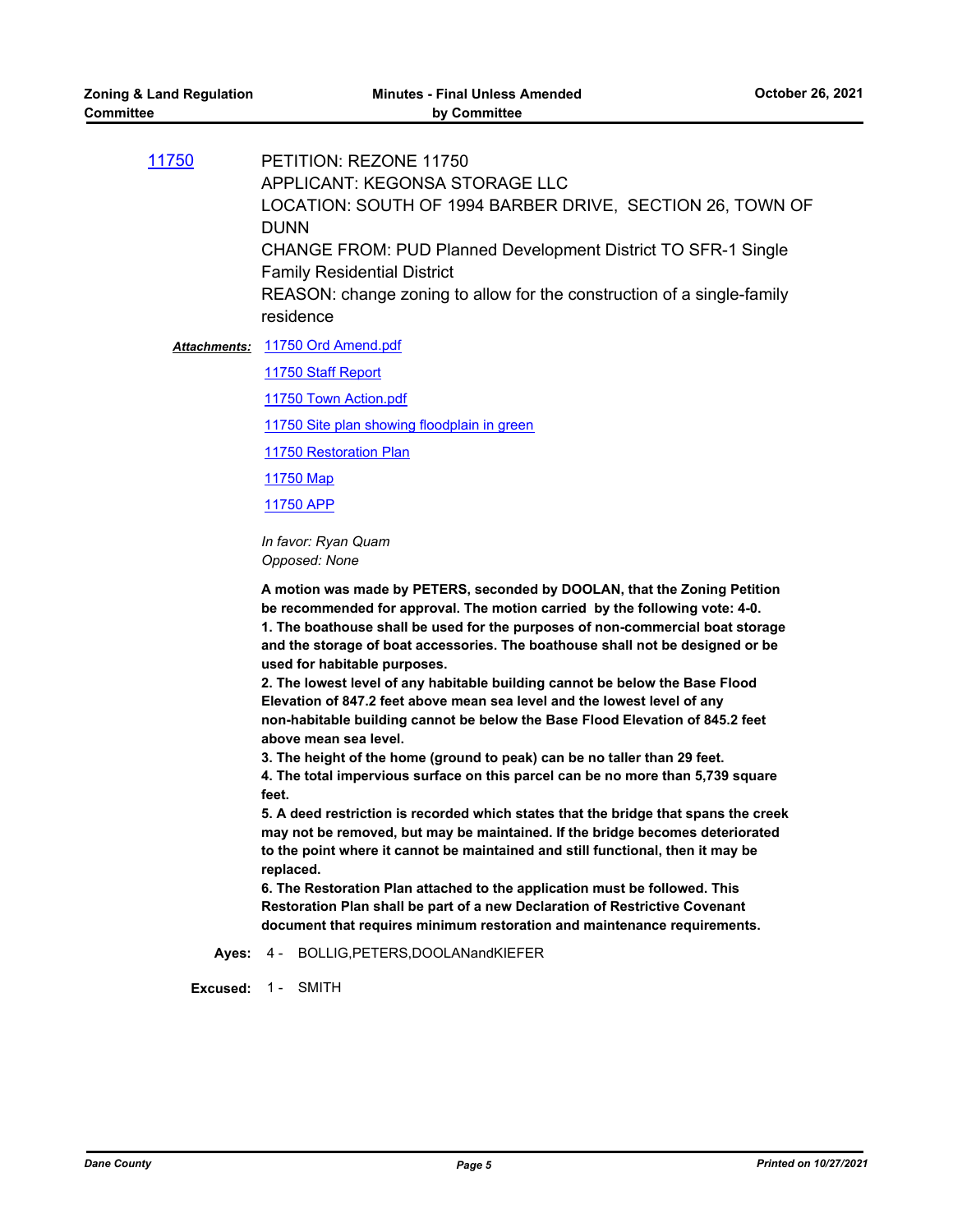[11751](http://dane.legistar.com/gateway.aspx?m=l&id=/matter.aspx?key=20857) PETITION: REZONE 11751 APPLICANT: OK ENTERPRISES LLC LOCATION: 9664 LEE VALLEY ROAD, SECTION 25, TOWN OF PERRY CHANGE FROM: FP-35 Farmland Preservation District TO RM-8 Rural Mixed-Use District REASON: separating existing residence from farmland

Attachments: [11751 Ord Amend.pdf](http://dane.legistar.com/gateway.aspx?M=F&ID=29f001f5-63f0-436b-88b6-9c23061357db.pdf) [11751 Staff Report.pdf](http://dane.legistar.com/gateway.aspx?M=F&ID=37da3cd8-955c-4a40-a155-49a948e677d6.pdf) [11751 Town Action.pdf](http://dane.legistar.com/gateway.aspx?M=F&ID=38ff0b1f-bcd0-4337-b770-d9e5d920cb89.pdf) [11751 Density.pdf](http://dane.legistar.com/gateway.aspx?M=F&ID=e95771e9-15e1-49f7-9c0f-3878b9dd26a6.pdf) [11751 Map](http://dane.legistar.com/gateway.aspx?M=F&ID=a7856aeb-62ff-44bc-9bdf-6975d5fc99d3.pdf) [11751 APP](http://dane.legistar.com/gateway.aspx?M=F&ID=843f611a-2dcd-4f8f-87e0-0cdc654bbee5.pdf)

> *In favor: Bradley and Kelsey Taylor Opposed: None*

**A motion was made by KIEFER, seconded by PETERS, that the Zoning Petition be recommended for approval. The motion carried by the following vote: 4-0**

**Ayes:** 4 - BOLLIG,PETERS,DOOLANandKIEFER

**Excused:** 1 - SMITH

[11752](http://dane.legistar.com/gateway.aspx?m=l&id=/matter.aspx?key=20859) PETITION: REZONE 11752 APPLICANT: GALAROWICZ REV LIVING TR, HELEN J LOCATION: EAST OF 3779 GALA WAY, SECTION 19, TOWN OF COTTAGE GROVE CHANGE FROM: FP-35 Farmland Preservation District TO FP-1 Farmland Preservation District REASON: creating two agricultural lots

[11752 Ord Amend.pdf](http://dane.legistar.com/gateway.aspx?M=F&ID=97b0a13b-97e8-4930-89fe-e5a91ebb66ca.pdf) *Attachments:*

[11752 Staff Report](http://dane.legistar.com/gateway.aspx?M=F&ID=87336dcc-7467-4661-893e-552d376e89f1.pdf)

[11752 Town Action.pdf](http://dane.legistar.com/gateway.aspx?M=F&ID=77ea4208-1753-49be-aeab-5c48b095f4b2.pdf)

[11752 Map](http://dane.legistar.com/gateway.aspx?M=F&ID=e686a173-7fde-4042-bca5-192c4ae6c28f.pdf)

[11752 APP](http://dane.legistar.com/gateway.aspx?M=F&ID=7ef26e1b-2f53-4433-a1a3-39dbe3c35e2f.pdf)

*In favor: Robert Williamson Opposed: None*

**A motion was made by PETERS, seconded by KIEFER, that the Zoning Petition be recommended for approval. The motion carried by the following vote: 4-0. 1. A notice document shall be recorded on the proposed FP-1 lots (lots 2 and 3 of the Certified Survey Map) indicating that no RDUs ("splits") are available. Town policy would allow them to be a Transfer of Development Rights (TDR) receiving area on a 1:1 basis.**

**Ayes:** 4 - BOLLIG,PETERS,DOOLANandKIEFER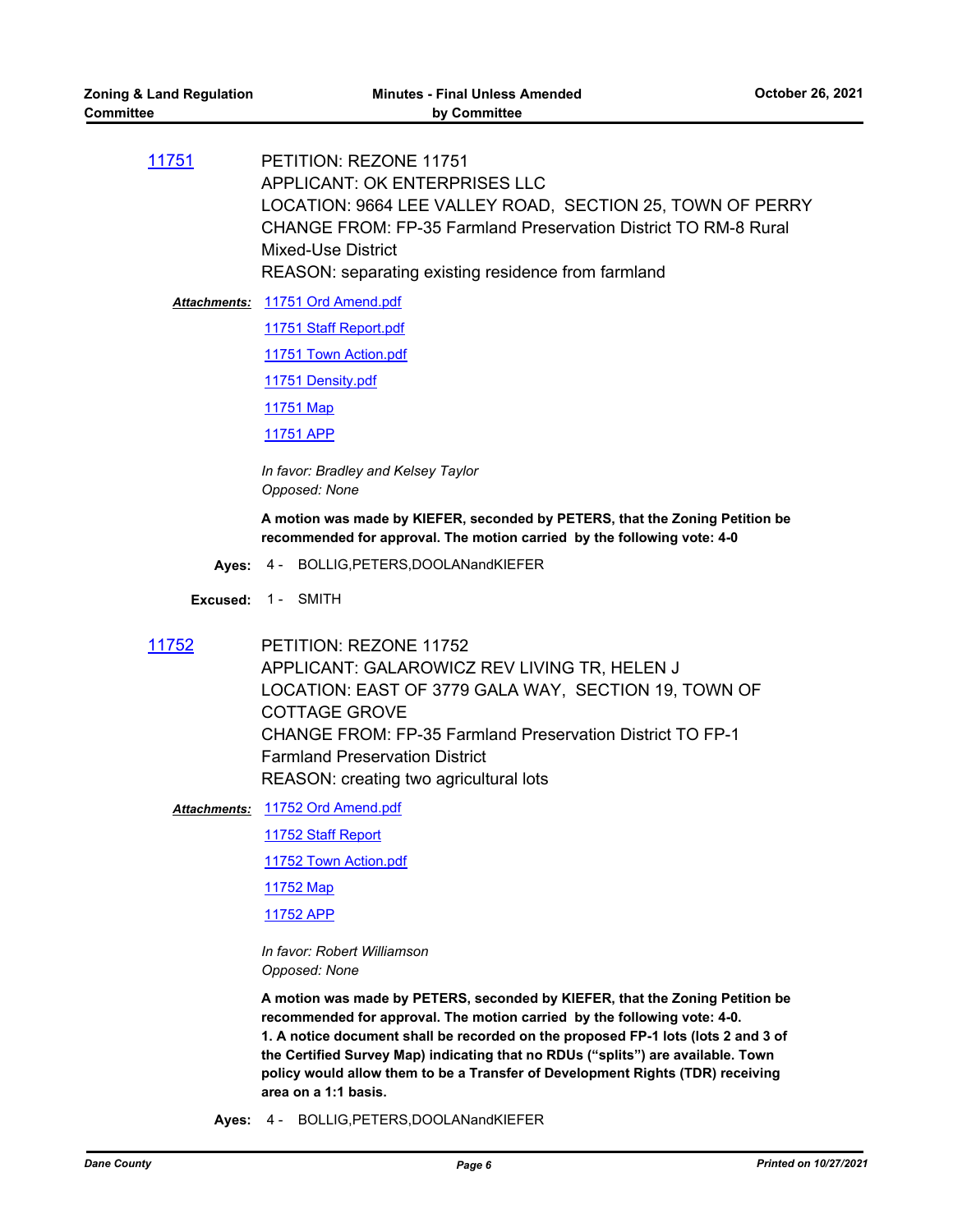#### **Excused:** 1 - SMITH

[11753](http://dane.legistar.com/gateway.aspx?m=l&id=/matter.aspx?key=20860) PETITION: REZONE 11753 APPLICANT: RAPHAEL R GROB (RAY) LOCATION: 525 COUNTY HIGHWAY BB, SECTION 11, TOWN OF DEERFIELD CHANGE FROM: SFR-08 Single Family Residential District TO RR-8 Rural Residential District, FP-35 Farmland Preservation District TO RR-8 Rural Residential District, FP-35 Farmland Preservation District TO FP-1 Farmland Preservation District REASON: separating the existing residence from the farmland and creating an agricultural lot

#### Attachments: [11753 Ord Amend.pdf](http://dane.legistar.com/gateway.aspx?M=F&ID=294a40e8-2f40-4b8a-94fe-218883bc02b7.pdf)

[11753 Staff Report](http://dane.legistar.com/gateway.aspx?M=F&ID=167f9502-e5b6-438a-a91c-207d6b68ede3.pdf)

[11753 Town Action Report](http://dane.legistar.com/gateway.aspx?M=F&ID=7e9db3d3-8c39-424c-87ad-3accc1eb191f.pdf)

[11753 Density.pdf](http://dane.legistar.com/gateway.aspx?M=F&ID=aeaa90ed-8866-4abc-94b8-c50eb50d0b1f.pdf)

[11753 Map](http://dane.legistar.com/gateway.aspx?M=F&ID=8a86a16a-751c-4a32-abc4-f68ed3d395af.pdf)

[11753 APP.pdf](http://dane.legistar.com/gateway.aspx?M=F&ID=48932927-2cb3-4d24-a86f-593a61063828.pdf)

*In favor: Ray Grob Opposed: None*

**A motion was made by DOOLAN, seconded by KIEFER, that the Zoning Petition be recommended for approval. The motion carried by the following vote: 4-0**

#### **Ayes:** 4 - BOLLIG,PETERS,DOOLANandKIEFER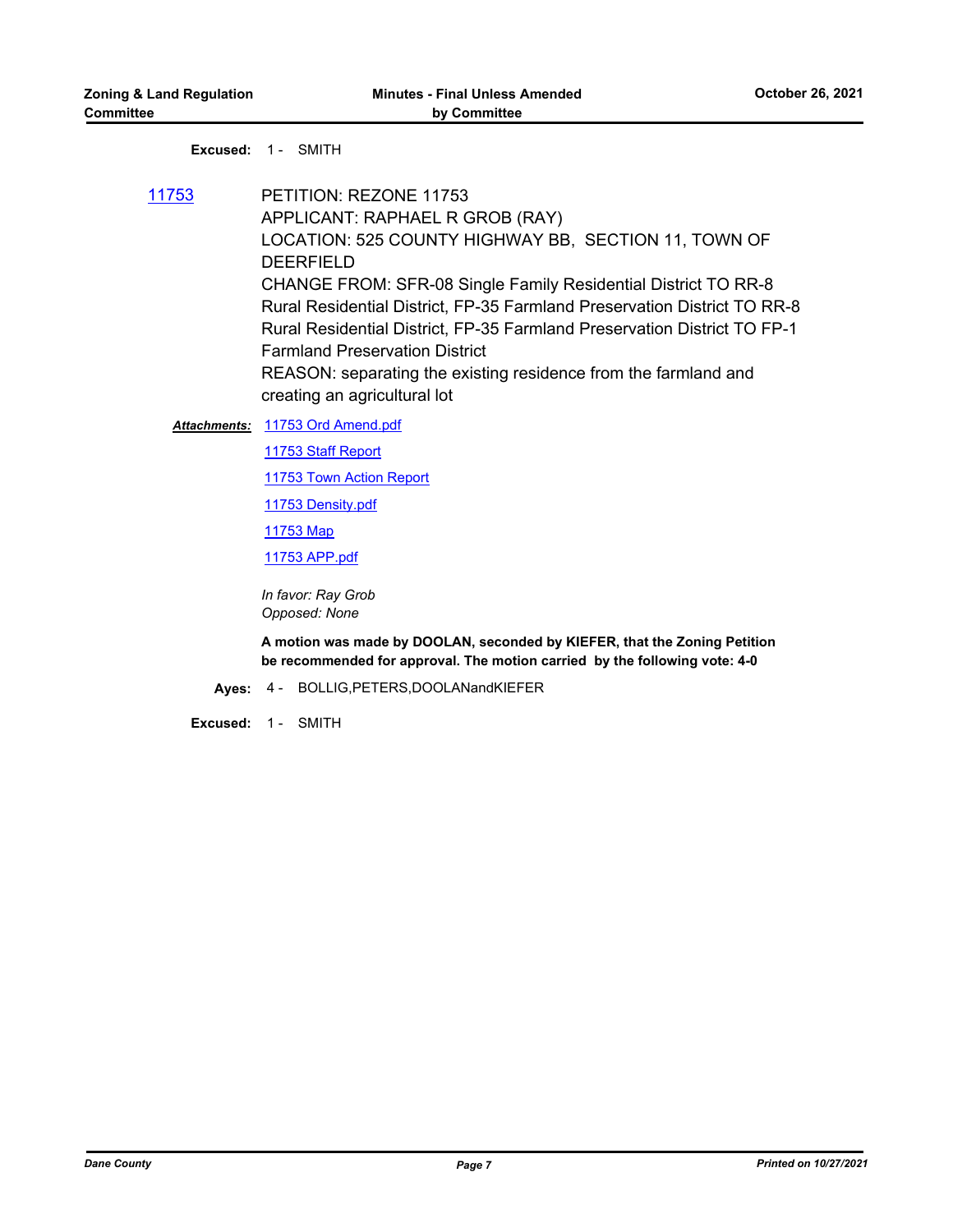[11754](http://dane.legistar.com/gateway.aspx?m=l&id=/matter.aspx?key=20881) PETITION: REZONE 11754 APPLICANT: SAALSAA BROS REAL ESTATE LLC LOCATION: NORTH OF 2239 SPRING ROSE ROAD, SECTION 24, TOWN OF SPRINGDALE CHANGE FROM: AT-35 Agriculture Transition District TO RR-4 Rural Residential District, REASON: creating one residential lot

Attachments: [11754 Ord Amend.pdf](http://dane.legistar.com/gateway.aspx?M=F&ID=61d68400-a2cd-4d72-a749-483756b62f20.pdf)

[11754 Staff Report.pdf](http://dane.legistar.com/gateway.aspx?M=F&ID=aaa662c7-9004-458e-b5a1-7b38169ec625.pdf)

[11754 Town Action Report.pdf](http://dane.legistar.com/gateway.aspx?M=F&ID=5fdebb0c-3d16-42b9-a8d0-c4e6305fb133.pdf)

[11754 Density.pdf](http://dane.legistar.com/gateway.aspx?M=F&ID=c608f191-7acf-404b-9aff-cd773496c827.pdf)

[11754 Map](http://dane.legistar.com/gateway.aspx?M=F&ID=3f4b156f-5385-4630-b439-0b7d1656a627.pdf)

[11754 APP](http://dane.legistar.com/gateway.aspx?M=F&ID=5cfec4aa-f386-46b1-b930-40d6e5557494.pdf)

*In favor: Noa Prieve Opposed: None*

**A motion was made by PETERS, seconded by KIEFER, that the Zoning Petition be recommended for approval. The motion carried by the following vote: 4-0. 1. Owner shall record a deed restriction on the proposed RR-4 parcel prohibiting division of the lot.**

- **Ayes:** 4 BOLLIG,PETERS,DOOLANandKIEFER
- **Excused:** 1 SMITH
- [11755](http://dane.legistar.com/gateway.aspx?m=l&id=/matter.aspx?key=20861) PETITION: REZONE 11755 APPLICANT: ROBERT & LORRAINE SHILLINGSTAD LOCATION: 6227 PURCELL ROAD, SECTION 6, TOWN OF OREGON CHANGE FROM: RM-16 Rural Mixed-Use District TO FP-1 Farmland Preservation District REASON: creating an agricultural lot

[11755 Ord Amend.pdf](http://dane.legistar.com/gateway.aspx?M=F&ID=3f3df0e0-facf-400f-b874-d8ec8b840476.pdf) *Attachments:*

[11755 Staff Report.pdf](http://dane.legistar.com/gateway.aspx?M=F&ID=3a9f573a-33cf-45a1-849f-c02d657c36a2.pdf)

[11755 Town Action.pdf](http://dane.legistar.com/gateway.aspx?M=F&ID=c6b1943d-dc46-46f9-878d-4d331a382288.pdf)

[11755 Map](http://dane.legistar.com/gateway.aspx?M=F&ID=963ce58b-2a27-4fbf-b384-e0155be9fd45.pdf)

[11755 APP](http://dane.legistar.com/gateway.aspx?M=F&ID=a616e2af-b3e7-4199-b720-50c23c900785.pdf)

*In favor: None Opposed: None*

**A motion was made by PETERS, seconded by KIEFER, that the Zoning Petition be recommended for approval. The motion carried by the following vote: 4-0.**

**Ayes:** 4 - BOLLIG,PETERS,DOOLANandKIEFER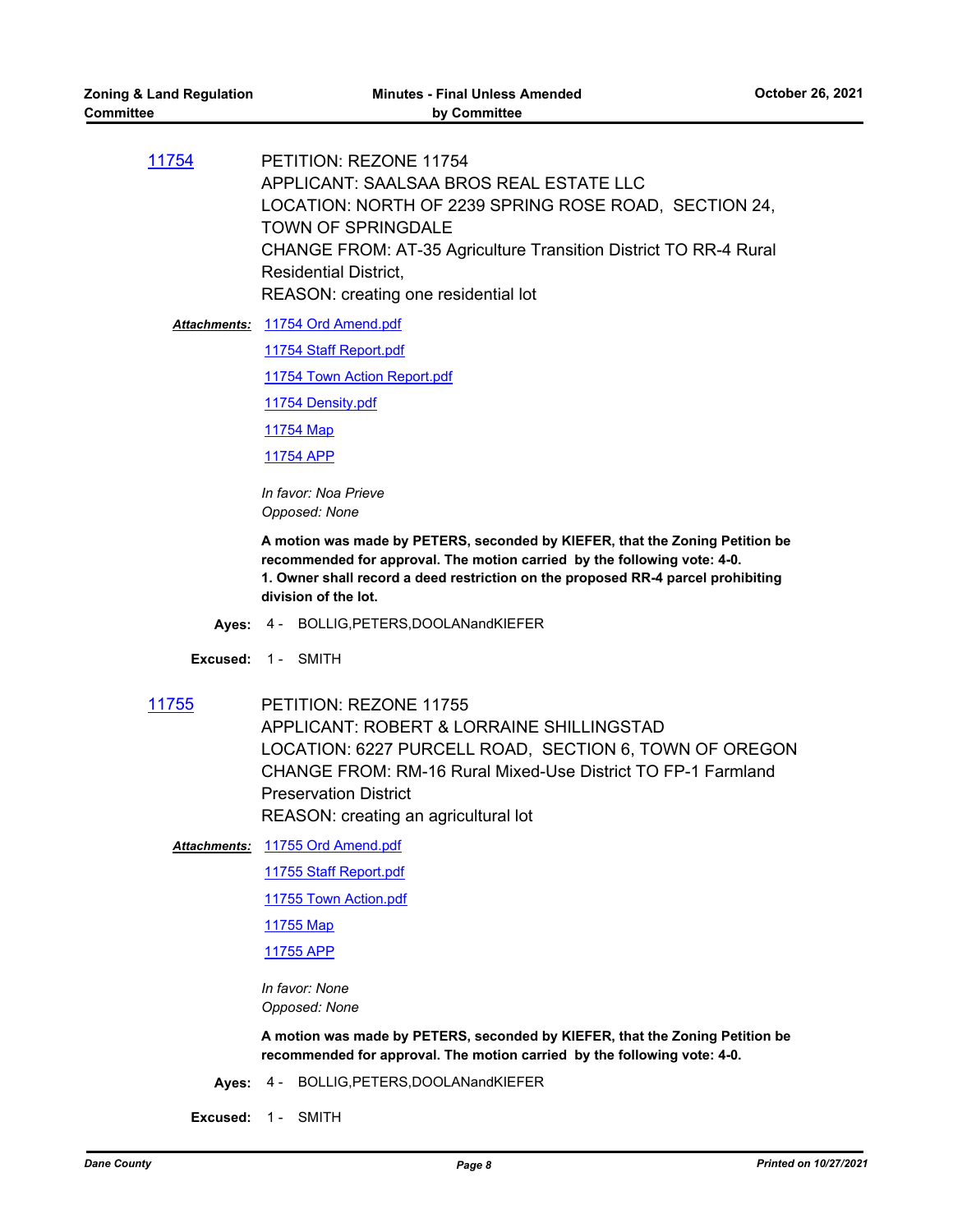[11756](http://dane.legistar.com/gateway.aspx?m=l&id=/matter.aspx?key=20862) PETITION: REZONE 11756 APPLICANT: NORMAN & SUSAN PECK LOCATION: 1184 OTTER LANE, SECTION 32, TOWN OF YORK CHANGE FROM: FP-35 Farmland Preservation District TO RR-2 Rural Residential District REASON: separating existing residence from the farmland

Attachments: [11756 Ord Amend.pdf](http://dane.legistar.com/gateway.aspx?M=F&ID=b1416720-cdf2-4c04-b8cc-358f99df2682.pdf) [11756 Staff Report.pdf](http://dane.legistar.com/gateway.aspx?M=F&ID=36876c2e-2097-4af3-9f0f-c2b0af1a0fef.pdf) [11756 Town Action Report.pdf](http://dane.legistar.com/gateway.aspx?M=F&ID=b7ed662c-4315-4c7a-9e06-12d238071d20.pdf) [11756 Density.pdf](http://dane.legistar.com/gateway.aspx?M=F&ID=397c76ff-8f97-49f0-865c-be7f24b8a6c0.pdf) [11756 Map](http://dane.legistar.com/gateway.aspx?M=F&ID=5a60b5eb-7c25-4d0b-8f11-32dc755f2b9c.pdf) [11756 APP](http://dane.legistar.com/gateway.aspx?M=F&ID=fe5d7c2e-0c3c-4226-bf10-52410410a257.pdf)

> *In favor: Norm and Sue Peck Opposed: None*

**A motion was made by PETERS, seconded by DOOLAN, that the Zoning Petition be recommended for approval. The motion carried by the following vote: 4-0.**

**Ayes:** 4 - BOLLIG,PETERS,DOOLANandKIEFER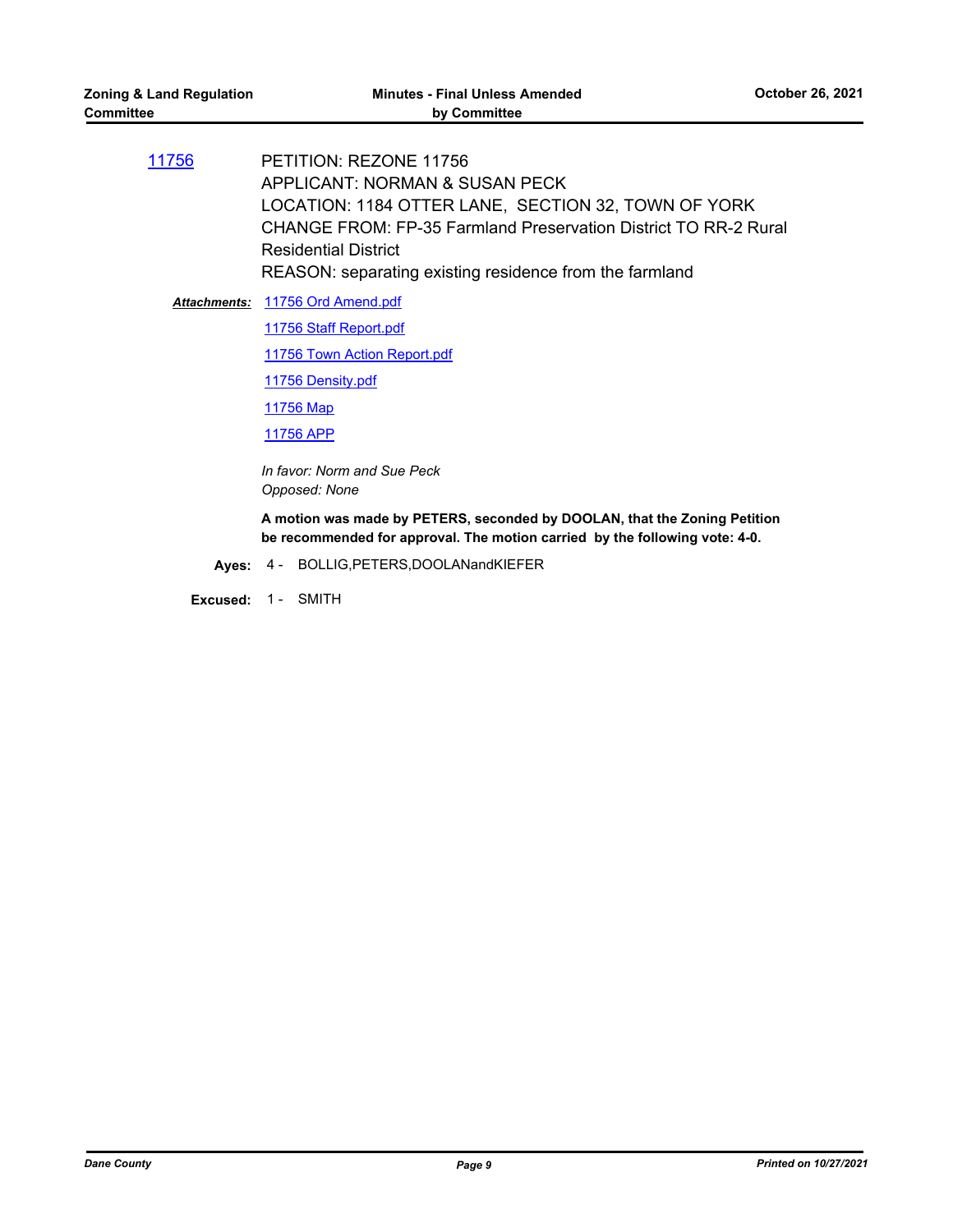[11757](http://dane.legistar.com/gateway.aspx?m=l&id=/matter.aspx?key=20863) PETITION: REZONE 11757 APPLICANT: SHAMROCK FARMS (MARK FARRELL) LOCATION: EAST OF 8665 BLUFF VALLEY ROAD, SECTION 27, TOWN OF CROSS PLAINS CHANGE FROM: FP-35 Farmland Preservation District TO RR-4 Rural Residential District, RR-1 Rural Residential District TO FP-35 Farmland Preservation District REASON: creating one residential lot and removing an existing rr-1 spot zone from property

Attachments: [11757 Ord Amend.pdf](http://dane.legistar.com/gateway.aspx?M=F&ID=53a7f362-3ad9-4a49-9fa9-45b7aae772eb.pdf)

[11757 Staff Report](http://dane.legistar.com/gateway.aspx?M=F&ID=db3646f6-96c6-4ad2-8ffa-78d1750e4200.pdf)

[11757 Town Action Report.pdf](http://dane.legistar.com/gateway.aspx?M=F&ID=071db9c0-c9d0-4257-993d-ba014ad30a62.pdf)

[11757 Density](http://dane.legistar.com/gateway.aspx?M=F&ID=4fe2c1ba-08ac-4559-b2b7-87a14013330e.pdf)

[11757 Map](http://dane.legistar.com/gateway.aspx?M=F&ID=7b0a5f7c-b53e-4d1e-b201-1afc5416c79d.pdf)

[11757 APP](http://dane.legistar.com/gateway.aspx?M=F&ID=fb2e18d9-69ef-4859-adbc-c3bbfdc05d16.pdf)

*In favor: Mark Farrell Opposed: None*

**A motion was made by DOOLAN, seconded by PETERS, that the Zoning Petition be recommended for approval. The motion carried by the following vote: 4-0. 1. Development shall avoid the steep slopes exceeding 20% grade. The approximate extent of 20% slopes shall be depicted on the Certified Survey Map as a "no build" area.**

**Ayes:** 4 - BOLLIG,PETERS,DOOLANandKIEFER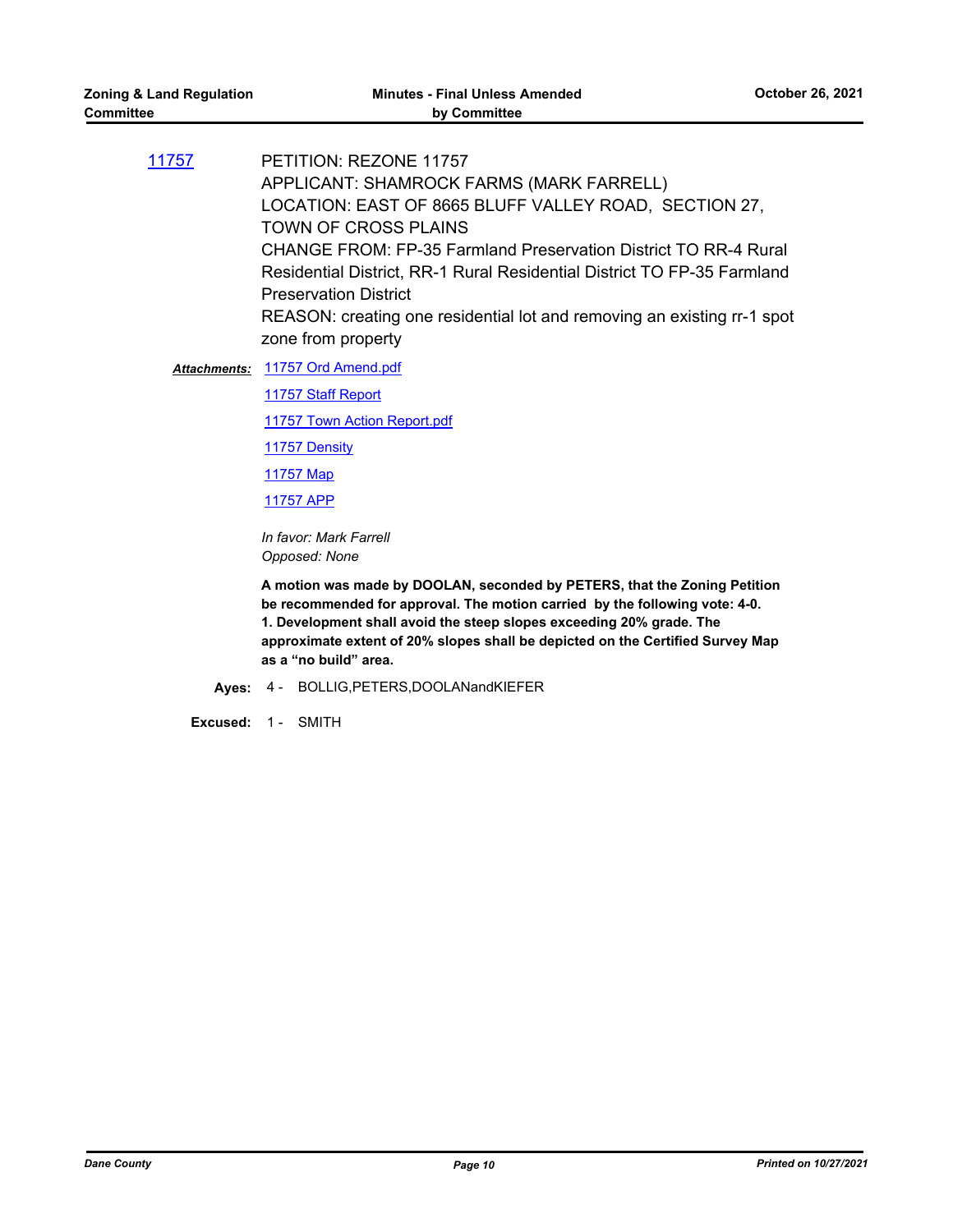[11758](http://dane.legistar.com/gateway.aspx?m=l&id=/matter.aspx?key=20864) PETITION: REZONE 11758 APPLICANT: SHAMROCK FARMS LOCATION: EAST OF 5132 COUNTY HWY J, SECTION 31, TOWN OF CROSS PLAINS CHANGE FROM: FP-35 Farmland Preservation District TO RR-4 Rural Residential District REASON: expanding existing residential lot

Attachments: [11758 Ord Amend.pdf](http://dane.legistar.com/gateway.aspx?M=F&ID=51618022-31d7-4095-8c6c-7462282d7c5d.pdf)

[11758 Staff Report](http://dane.legistar.com/gateway.aspx?M=F&ID=52faac10-7185-4614-91f3-a9eac9fec748.pdf)

[11758 Town Action Report.pdf](http://dane.legistar.com/gateway.aspx?M=F&ID=bf7621b6-ab12-40bc-a40d-d6f7f8c51bd2.pdf)

[11758 Map](http://dane.legistar.com/gateway.aspx?M=F&ID=2c6e035d-9863-4857-87e2-31a5f475785b.pdf)

[11758 APP](http://dane.legistar.com/gateway.aspx?M=F&ID=15f2d521-27e9-42ee-bae5-241280e11286.pdf)

*In favor: Mark Farrell Opposed: None*

**A motion was made by DOOLAN, seconded by KIEFER, that the Zoning Petition be recommended for approval. The motion carried by the following vote: 4-0.**

**Ayes:** 4 - BOLLIG,PETERS,DOOLANandKIEFER

**Excused:** 1 - SMITH

[11759](http://dane.legistar.com/gateway.aspx?m=l&id=/matter.aspx?key=20882) PETITION: REZONE 11759 APPLICANT: OLSONS BROWN SWISS FARM LLC LOCATION: 10113 US HWY 14, SECTION 22, TOWN OF BLACK EARTH CHANGE FROM: FP-35 Farmland Preservation District TO NR-C Natural Resource Conservation District, FP-35 Farmland Preservation District TO RM-16 Rural Mixed-Use District REASON: Separating the existing residence from the farmland and creating two conservancy lots

- [11759 Ord Amend.pdf](http://dane.legistar.com/gateway.aspx?M=F&ID=52e76071-a921-4af7-884f-b498376ce437.pdf) *Attachments:*
	- [11759 Staff Report.pdf](http://dane.legistar.com/gateway.aspx?M=F&ID=8b550505-47fa-49d9-b42a-1a2173c0003d.pdf)

[11759 Town Action Report.pdf](http://dane.legistar.com/gateway.aspx?M=F&ID=c885a3e9-bda0-47f6-af69-0f2471d83aa6.pdf)

[11759 Density.pdf](http://dane.legistar.com/gateway.aspx?M=F&ID=240995e0-ee74-40d7-895c-094df97e2e86.pdf)

[11759 Map](http://dane.legistar.com/gateway.aspx?M=F&ID=5bdb8e26-d717-41e6-8f5f-927a6293237c.pdf)

[11759 APP](http://dane.legistar.com/gateway.aspx?M=F&ID=0f649c89-acfc-4d2b-b7b4-4c771f616e0e.pdf)

*In favor: Jim Welch Opposed: None*

**A motion was made by DOOLAN, seconded by PETERS, that the Zoning Petition be recommended for approval. The motion carried by the following vote: 4-0.**

**Ayes:** 4 - BOLLIG,PETERS,DOOLANandKIEFER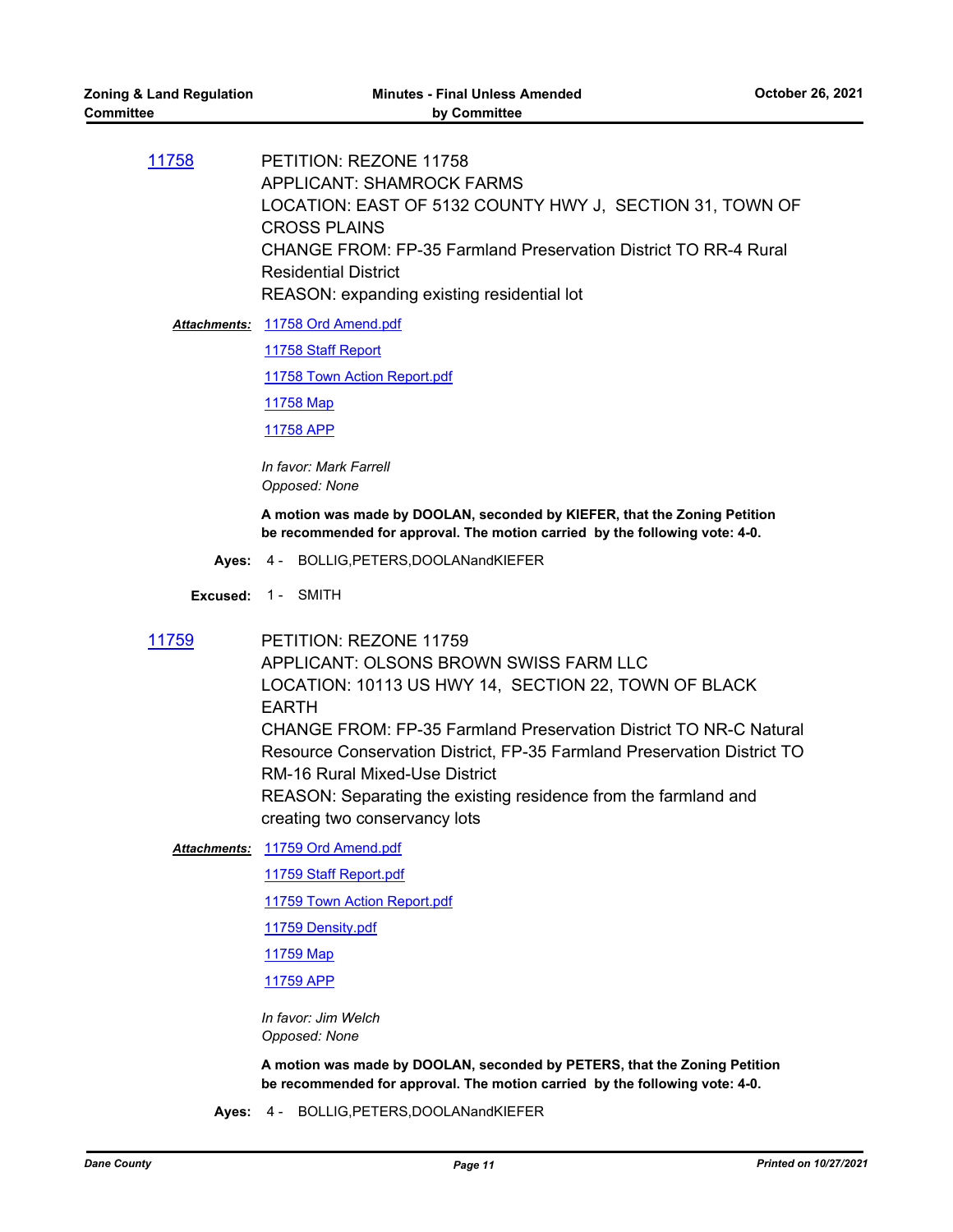#### **Excused:** 1 - SMITH

[11760](http://dane.legistar.com/gateway.aspx?m=l&id=/matter.aspx?key=20865) PETITION: REZONE 11760 APPLICANT: DANIEL MOWRY LOCATION: 3070 KINNEY ROAD, SECTION 2, TOWN OF PLEASANT SPRINGS CHANGE FROM: RR-8 Rural Residential District TO TFR-08 Two Family Residential District REASON: expanding existing residential lot

[11760 Ord Amend.pdf](http://dane.legistar.com/gateway.aspx?M=F&ID=756f61e6-3065-4a7e-9a75-ac89ecde769d.pdf) *Attachments:*

[11760 Staff Report](http://dane.legistar.com/gateway.aspx?M=F&ID=569dc6dd-3c2d-4d2c-9fa6-4a867e1d4913.pdf)

[11760 Town Action Report](http://dane.legistar.com/gateway.aspx?M=F&ID=0ffdc5e9-cc75-4318-bad2-7e8e6fb3a39f.pdf)

[11760 Map](http://dane.legistar.com/gateway.aspx?M=F&ID=a0d91380-6b61-4aa5-bc4d-36b96af628f9.pdf)

[11760 APP](http://dane.legistar.com/gateway.aspx?M=F&ID=ce8b2050-f49a-43a0-a549-59befd9353a0.pdf)

*In favor: Daniel Mowry Opposed: None*

**A motion was made by PETERS, seconded by KIEFER, that the Zoning Petition be recommended for approval. The motion carried by the following vote: 4-0.**

- **Ayes:** 4 BOLLIG,PETERS,DOOLANandKIEFER
- **Excused:** 1 SMITH
- 

[11761](http://dane.legistar.com/gateway.aspx?m=l&id=/matter.aspx?key=20866) PETITION: REZONE 11761 APPLICANT: VINEY ACRES LLC LOCATION: 1834 SCHADEL ROAD, SECTION 36, TOWN OF COTTAGE GROVE CHANGE FROM: RR-4 Rural Residential District TO RR-1 Rural Residential District, RM-8 Rural Mixed-Use District TO RR-1 Rural Residential District, RM-8 Rural Mixed-Use District TO RR-2 Rural Residential District, RR-4 Rural Residential District TO FP-1 Farmland Preservation District, RM-8 Rural Mixed-Use District TO FP-1 Farmland Preservation District

REASON: creating two residential lots and one agricultural lot

Attachments: [11761 Ord Amend.pdf](http://dane.legistar.com/gateway.aspx?M=F&ID=dc7399df-29ef-41d2-a9cb-391c166f9d57.pdf)

[11761 Staff Report.pdf](http://dane.legistar.com/gateway.aspx?M=F&ID=b0160b47-d7e9-4ecc-a1c2-ec22daec32ea.pdf)

[11761 Town Action.pdf](http://dane.legistar.com/gateway.aspx?M=F&ID=98ac7d14-1020-45f8-bac8-897c8838e980.pdf)

[11761 Map](http://dane.legistar.com/gateway.aspx?M=F&ID=cd8e94ca-070f-4351-9543-99a991efdb2a.pdf)

[11761 APP](http://dane.legistar.com/gateway.aspx?M=F&ID=3fed9d5b-ad07-4e81-be52-55703356248a.pdf)

*In favor: Donald Viney Opposed: None*

**A motion was made by PETERS, seconded by KIEFER, that the Zoning Petition be recommended for approval. The motion carried by the following vote: 4-0.**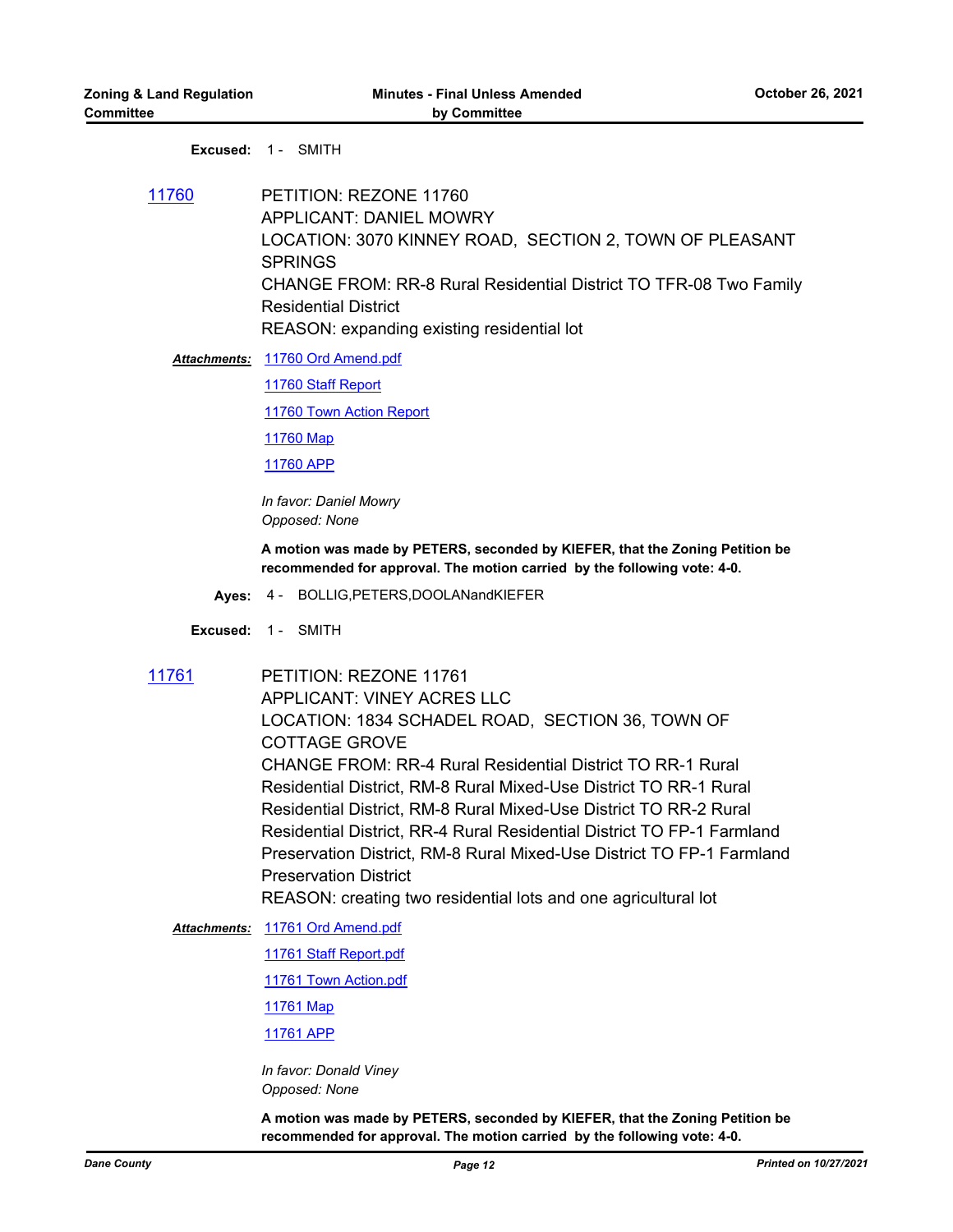**Ayes:** 4 - BOLLIG,PETERS,DOOLANandKIEFER

**Excused:** 1 - SMITH

[11762](http://dane.legistar.com/gateway.aspx?m=l&id=/matter.aspx?key=20867) PETITION: REZONE 11762 APPLICANT: LEGION OF CHRIST INC LOCATION: 493 BINGHAM ROAD, SECTION 25, TOWN OF ALBION CHANGE FROM: AT-35 Agriculture Transition District TO RE Recreational **District** REASON: creating a parking lot for boat trailer parking

[11762 Ord Amend.pdf](http://dane.legistar.com/gateway.aspx?M=F&ID=72b58b03-c9f0-41cf-9abc-67a46b48eae3.pdf) *Attachments:*

[11762 Staff Report](http://dane.legistar.com/gateway.aspx?M=F&ID=066ed2b7-0d74-4f53-a04f-372fa18d3926.pdf)

[11762 Town Action.pdf](http://dane.legistar.com/gateway.aspx?M=F&ID=73f0ab9a-4b91-4b6f-a5eb-3c8f281f58d7.pdf)

[11762 Map](http://dane.legistar.com/gateway.aspx?M=F&ID=c5078f2e-6fb2-4f43-a9e2-ab9d3f6ce461.pdf)

[11762 APP](http://dane.legistar.com/gateway.aspx?M=F&ID=76ab8716-4821-4f13-bbb3-86d3074b6e2b.pdf)

*In favor: None Opposed: None*

**A motion was made by DOOLAN, seconded by PETERS, that the Zoning Petition be recommended for approval. The motion carried by the following vote: 4-0.**

**Ayes:** 4 - BOLLIG,PETERS,DOOLANandKIEFER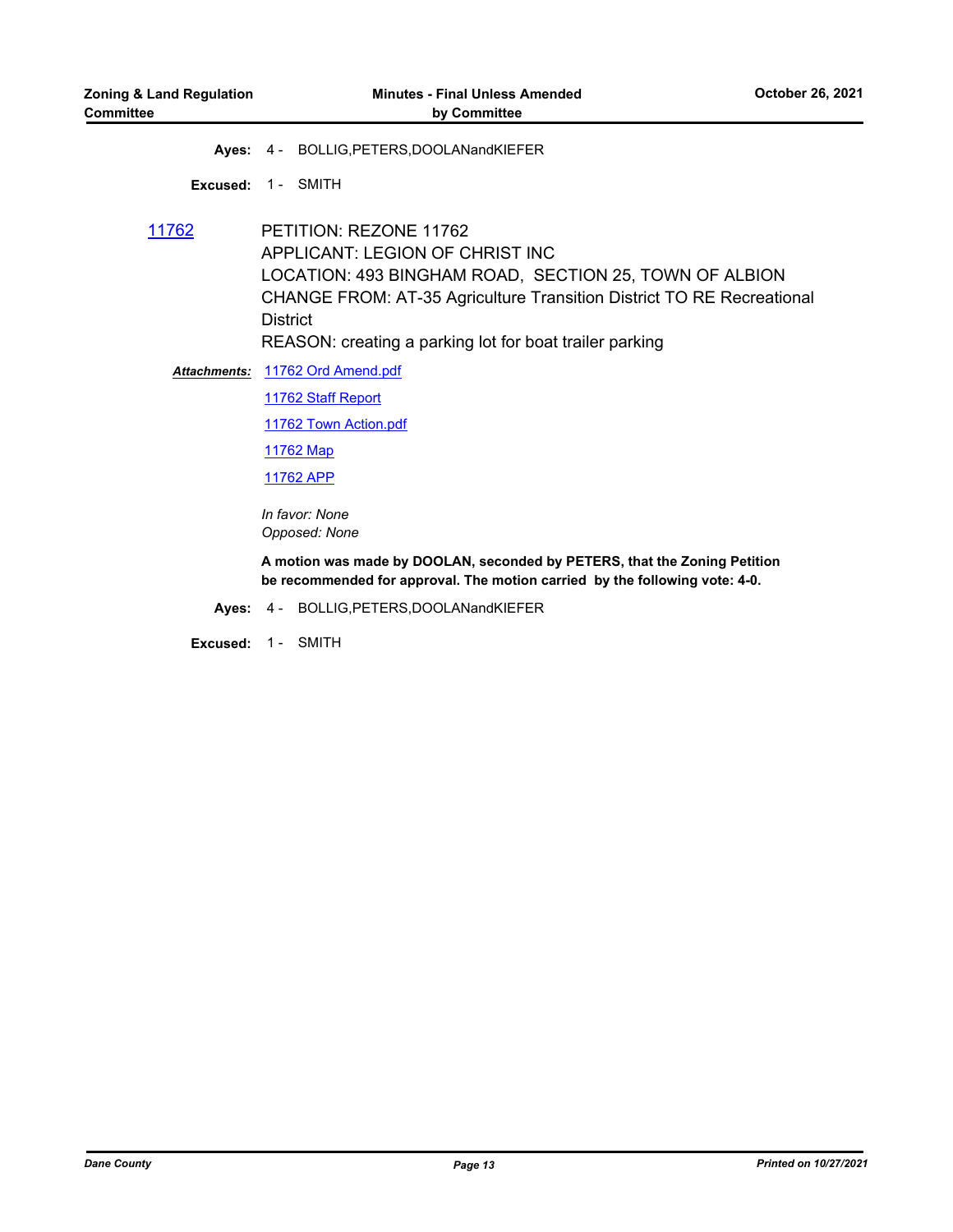| 02533 | PETITION: CUP 02533<br><b>APPLICANT: 11ELEVEN LLC</b><br>LOCATION: 7069 APPLEWOOD DR., SECTION 27, TOWN OF<br><b>MIDDLETON</b><br>CUP DESCRIPTION: daycare center |
|-------|-------------------------------------------------------------------------------------------------------------------------------------------------------------------|
|       | <b>Attachments: CUP 2533 Staff Report</b>                                                                                                                         |
|       | <b>CUP 2533 Town Action Report.pdf</b>                                                                                                                            |
|       | <b>CUP 2533 Map</b>                                                                                                                                               |
|       | <b>CUP 2533 Neighborhood Map.pdf</b>                                                                                                                              |
|       | <b>CUP 2533 APP</b>                                                                                                                                               |
|       | <b>CUP 2533 Additional Applicant Testimony.pdf</b>                                                                                                                |
|       | <b>CUP 2533 Letters of Support.pdf</b>                                                                                                                            |
|       | CUP 2533 Wolf Opposition letter.pdf                                                                                                                               |
|       | <b>CUP 2533 VandeBerg Opposition letter.pdf</b>                                                                                                                   |
|       | <b>CUP 2533 Gulbrand Opposition letter.pdf</b>                                                                                                                    |
|       | <b>CUP 2533 Ross Opposition email</b>                                                                                                                             |
|       | <b>CUP 2533 Bubb Opposition email</b>                                                                                                                             |
|       | <b>CUP 2533 Huntsman Opposition letter.pdf</b>                                                                                                                    |
|       | <b>CUP 2533 Houlihan Opposition letter.pdf</b>                                                                                                                    |
|       | <b>CUP 2533 Finch Opposition letter.pdf</b>                                                                                                                       |
|       | CUP 2533 Houlihan Opposition letter 2.pdf                                                                                                                         |
|       | <b>CUP 2533 Lanning Opposition letter.pdf</b>                                                                                                                     |
|       | <b>CUP 2533 Steves Opposition letter.pdf</b>                                                                                                                      |
|       | <b>CUP 2533 Brunner Opposition letter.pdf</b>                                                                                                                     |
|       | CUP 2533 Applewood Opposition letter.pdf                                                                                                                          |
|       | <b>CUP 2533 DiPiazza Opposition letter.pdf</b>                                                                                                                    |
|       | <b>CUP 2533 Jordan Opposition email.pdf</b>                                                                                                                       |
|       | <b>CUP 2533 Trost Opposition letter.pdf</b>                                                                                                                       |
|       | <b>CUP 2533 Reeder Opposition letter.pdf</b>                                                                                                                      |
|       | <b>CUP 2533 Kalvin Opposition email.pdf</b>                                                                                                                       |
|       | <b>CUP 2533 Rust Opposition email.pdf</b>                                                                                                                         |
|       | <b>CUP 2533 Knezevic Opposition email.pdf</b>                                                                                                                     |
|       | <b>CUP 2533 Vreeland Opposition letter.pdf</b>                                                                                                                    |
|       | In favor: Chase Horne, Sarah Tuttle, Ashley Leonard, Erin Rome, Alisha Valentine<br>Opposed: Brendan Checkett, Mallory Checkett, Naheed and Peter Finch, John and |

*Opposed: Brendan Checkett, Mallory Checkett, Naheed and Peter Finch, John and Stacy Graham, Sue Gulbrand, Anna Jordan, Elizabeth Jordan, Sarah Jordan, Craig Jordan, Jim Schwetz, Joyce Reeder, William Reeder, Luke Hillman, Kevin Trost, Neal Brunner, Tamara Dudiak, Rick Gulbrand, Laura Houlihan, Kevin Houlihan, David Huntsman, Fredrick Ross*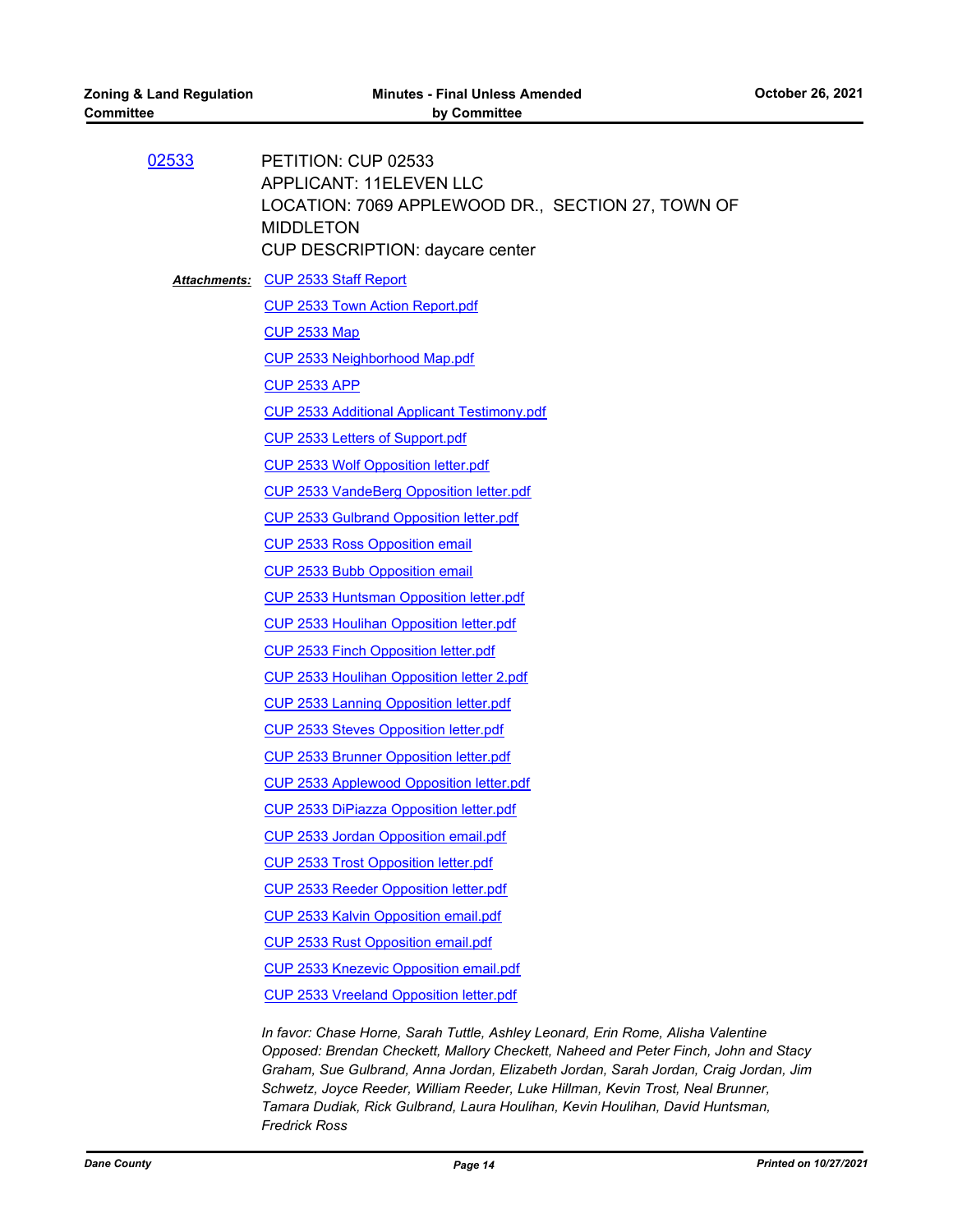**A motion was made by DOOLAN, seconded by PETERS, that the Conditional Use Permit be postponed. The motion failed by the following vote: 2- 2.**

- **Ayes:** 2 BOLLIGandPETERS
- **Noes:** 2 DOOLANandKIEFER
- **Excused:** 1 SMITH

**A motion was made by KIEFER, seconded by DOOLAN, to suspend Committee Rules. Motion Withdrawn.**

**A motion was made by KIEFER, seconded by DOOLAN, that postponement of the Conditional Use Permit be reconsidered. The motion carried by a voice vote. 4-0**

- **Ayes:** 4 BOLLIG,PETERS,DOOLANandKIEFER
- **Excused:** 1 SMITH

**A motion was made by DOOLAN, seconded by PETERS, that the Conditional Use Permit be postponed. The motion carried by the following vote: 4-0.**

- **Ayes:** 4 BOLLIG,PETERS,DOOLANandKIEFER
- **Excused:** 1 SMITH
- [02534](http://dane.legistar.com/gateway.aspx?m=l&id=/matter.aspx?key=20869) PETITION: CUP 02534 APPLICANT: JOHN P ZIEGLER LOCATION: 1256 US HIGHWAY 14, SECTION 7, TOWN OF RUTLAND CUP DESCRIPTION: CARETAKER'S RESIDENCE

Attachments: [CUP 2534 Staff Report.pdf](http://dane.legistar.com/gateway.aspx?M=F&ID=7530730b-aecf-49bb-b719-867e914cfca2.pdf)

[CUP 2534 Town Action.pdf](http://dane.legistar.com/gateway.aspx?M=F&ID=fc642890-ef73-436a-8060-56f7c87cf5de.pdf)

[CUP 2534 Map](http://dane.legistar.com/gateway.aspx?M=F&ID=8202b73c-9a14-4339-b256-4382e179c2ab.pdf)

[CUP 2534 APP](http://dane.legistar.com/gateway.aspx?M=F&ID=9664bf60-6e96-4791-aa1f-62503baad73c.pdf)

*In favor: John Ziegler Opposed: None*

**A motion was made by PETERS, seconded by DOOLAN, that the Conditional Use Permit be approved with 3 conditions. The motion carried by the following vote: 4-0.**

**1. New and existing buildings proposed to house a conditional use must be constructed and maintained to meet the current requirements of the applicable sections of the Wisconsin Commercial Building Code or Uniform Dwelling Code. 2. This Conditional Use Permit for a residence for the business owner shall expire if/when a commercial use ceases to be operated on the property.** 

**3. The CUP shall expire upon sale of the property to an unrelated 3rd party.**

**Ayes:** 4 - BOLLIG,PETERS,DOOLANandKIEFER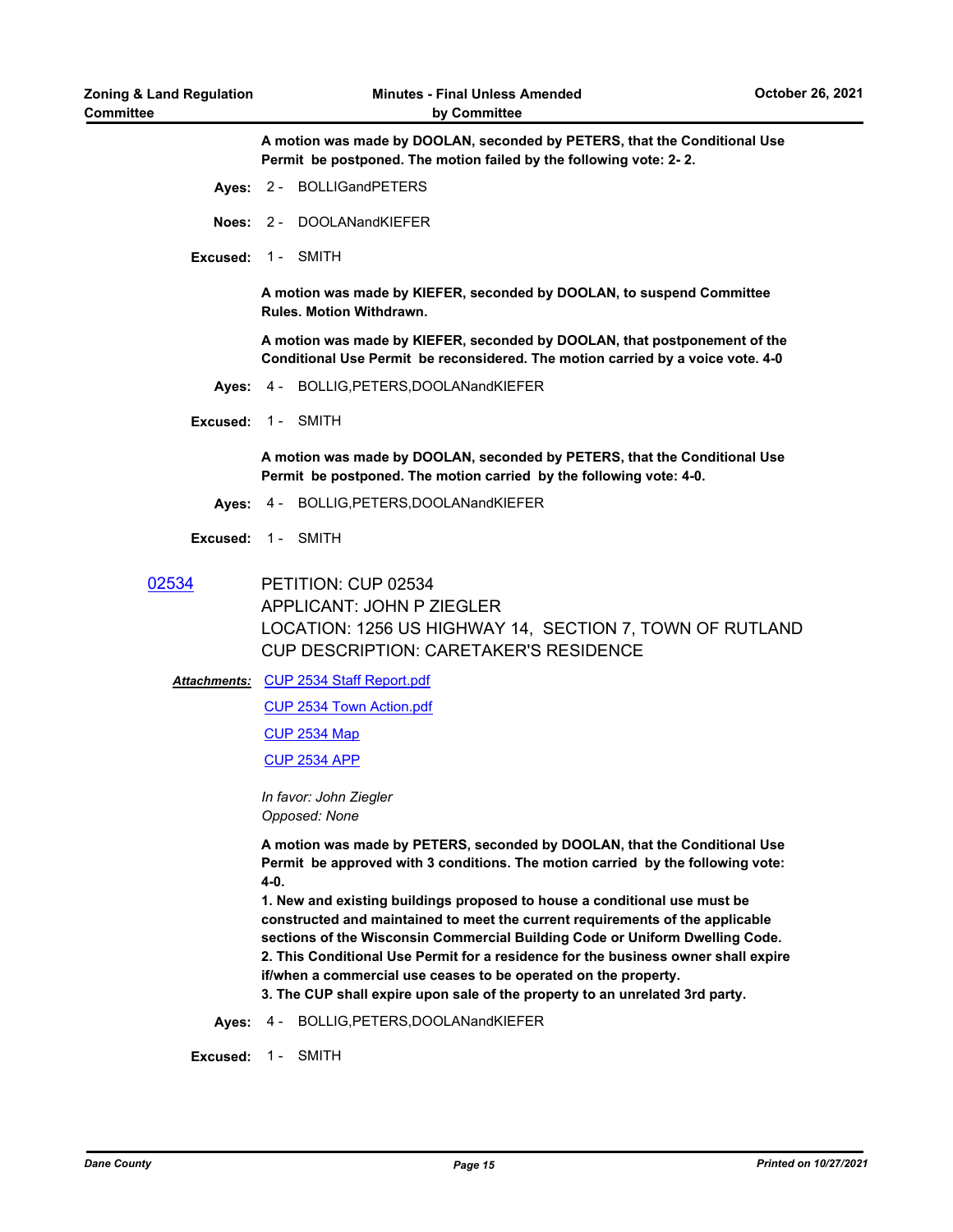[02535](http://dane.legistar.com/gateway.aspx?m=l&id=/matter.aspx?key=20870) PETITION: CUP 02535 APPLICANT: HOWVIEW LLC LOCATION: 4073 N PLEASANT VIEW RD.,, SECTION 15, TOWN OF MIDDLETON CUP DESCRIPTION: daycare center

Attachments: [CUP 2535 Staff Report](http://dane.legistar.com/gateway.aspx?M=F&ID=80964ad6-47a7-4a18-9786-ca86db722f22.pdf)

[CUP 2535 Map](http://dane.legistar.com/gateway.aspx?M=F&ID=3aa64190-bd81-4156-a45c-cce333df462a.pdf)

[CUP 2535 APP](http://dane.legistar.com/gateway.aspx?M=F&ID=f066b75d-24bf-4595-b32c-8aa749608204.pdf)

*In favor: Chase Horne Opposed: None*

**A motion was made by KIEFER, seconded by PETERS, that the Conditional Use Permit be postponed. The motion carried by the following vote: 4-0.**

- **Ayes:** 4 BOLLIG,PETERS,DOOLANandKIEFER
- **Excused:** 1 SMITH
- [02536](http://dane.legistar.com/gateway.aspx?m=l&id=/matter.aspx?key=20871) PETITION: CUP 02536 APPLICANT: GERARD XAVIER LOCATION: 3056 SHAW COURT, SECTION 5, TOWN OF DUNN CUP DESCRIPTION: transient or tourist lodging
	- [CUP 2536 Staff Report.pdf](http://dane.legistar.com/gateway.aspx?M=F&ID=6e802863-ae4d-4ece-bd42-379f500a979e.pdf) *Attachments:* [CUP 2536 Town Action Report.pdf](http://dane.legistar.com/gateway.aspx?M=F&ID=6dda89c3-5945-4c83-b058-49c429c0f0aa.pdf) [CUP 2536 Map](http://dane.legistar.com/gateway.aspx?M=F&ID=81a44a24-034d-42f4-8f9c-1a40af6ce4a0.pdf) [CUP 2536 APP](http://dane.legistar.com/gateway.aspx?M=F&ID=5eda3fa2-c509-4f1b-b3cc-bff9be500ac0.pdf)

*In favor: Gerard Xavier, Aaron Dumas Registered: Daniel Paltz Opposed: None*

**A motion was made by PETERS, seconded by DOOLAN, that the Conditional Use Permit be postponed to allow time for staff to review the conditions with the Town of Dunn. The motion carried by the following vote: 3-0-1.**

- **Ayes:** 3 BOLLIG,PETERSandDOOLAN
- **Excused:** 1 SMITH

**Recused:** 1 - KIEFER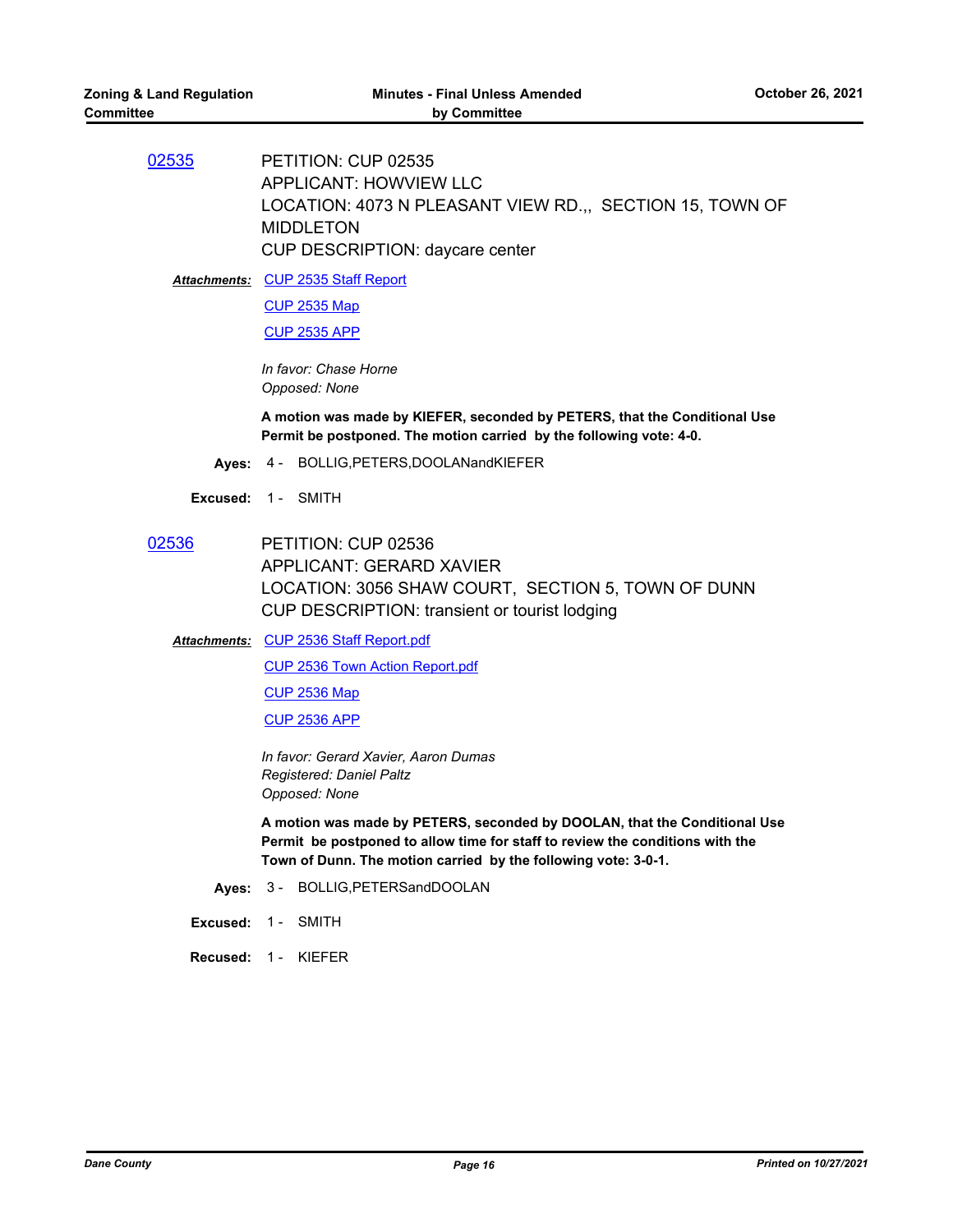[02537](http://dane.legistar.com/gateway.aspx?m=l&id=/matter.aspx?key=20872) PETITION: CUP 02537 APPLICANT: DUSTIN MAHER LOCATION: 7537 FALLEN OAK DR.,, SECTION 29, TOWN OF MIDDLETON CUP DESCRIPTION: transient or tourist lodging -vrbo

Attachments: [CUP 2537 Staff Report](http://dane.legistar.com/gateway.aspx?M=F&ID=3c4f0cb8-05cc-4091-a9e1-ac6cf5c4f9c4.pdf)

[CUP 2537 Neighborhood Opposition letter.pdf](http://dane.legistar.com/gateway.aspx?M=F&ID=05de60ec-4747-4471-a63e-36d47bda0b86.pdf)

[CUP 2537 Trost Opposition letter.pdf](http://dane.legistar.com/gateway.aspx?M=F&ID=1e3c77d6-1a52-44a7-a23c-8e1f7e71a44f.pdf)

[CUP 2537 Map](http://dane.legistar.com/gateway.aspx?M=F&ID=d73db2a7-bf67-43a4-b6b6-cf51219d04f7.pdf)

[CUP 2537 APP](http://dane.legistar.com/gateway.aspx?M=F&ID=6dc7e708-8baf-4485-b294-cbcc67be52fa.pdf)

*In favor: Dustin Maher Opposed: Damian Wendorf*

**A motion was made by DOOLAN, seconded by KIEFER, that the Conditional Use Permit be postponed until Town Action is received. The motion carried by the following vote: 4-0.**

- **Ayes:** 4 BOLLIG,PETERS,DOOLANandKIEFER
- **Excused:** 1 SMITH
- [02538](http://dane.legistar.com/gateway.aspx?m=l&id=/matter.aspx?key=20873) PETITION: CUP 02538 APPLICANT: VALERIE AHL & TIMOTHY ALLEN LOCATION: 4321 STATE ROAD 138, SECTION 8, TOWN OF RUTLAND CUP DESCRIPTION: agriculture entertainment activities occurring 10 days or more per calendar year
	- [CUP 2538 Staff Report](http://dane.legistar.com/gateway.aspx?M=F&ID=5caa4a0a-fee6-425f-b90c-4abb315b9f18.pdf) *Attachments:*
		- [CUP 2538 Town Action Report](http://dane.legistar.com/gateway.aspx?M=F&ID=f0c57ece-fb6d-4c8b-868e-bad1ed3cb415.pdf)

[CUP 2538 Applicant response to concerns](http://dane.legistar.com/gateway.aspx?M=F&ID=a6fadc5d-90fb-43b4-861d-1f977019a918.pdf)

- [CUP 2538 Map](http://dane.legistar.com/gateway.aspx?M=F&ID=0f9cec2b-a6b8-4b86-ac1c-7969684bf79b.pdf)
- [CUP 2538 Site Plan](http://dane.legistar.com/gateway.aspx?M=F&ID=501b1634-c718-42c8-974b-6958b6c3735d.pdf)

[CUP 2538 Business Plan](http://dane.legistar.com/gateway.aspx?M=F&ID=b7417c37-7aab-494f-8e05-716382729741.pdf)

[CUP 2538 Written Support \(Rogowski\)](http://dane.legistar.com/gateway.aspx?M=F&ID=81129973-e6ac-40b4-a31b-475884b3d03c.pdf)

- [CUP 2538 Written Opposition \(Sears\)](http://dane.legistar.com/gateway.aspx?M=F&ID=503a55f4-b8b0-40a4-8cb6-83bd7c066581.pdf)
- [CUP 2538 WI DSPS Wedding Barn Information](http://dane.legistar.com/gateway.aspx?M=F&ID=946a80c5-39a6-4344-94a4-7e23603dd4af.pdf)

[CUP 2538 APP](http://dane.legistar.com/gateway.aspx?M=F&ID=12a37c1c-76db-466a-bb99-c99279771857.pdf)

*In favor: Valerie Ahl, Brad Rogowski Opposed: Jill and Dan Sears*

**A motion was made by KIEFER, seconded by PETERS, that the Conditional Use Permit be postponed. The motion carried by the following vote: 4-0.**

**Ayes:** 4 - BOLLIG,PETERS,DOOLANandKIEFER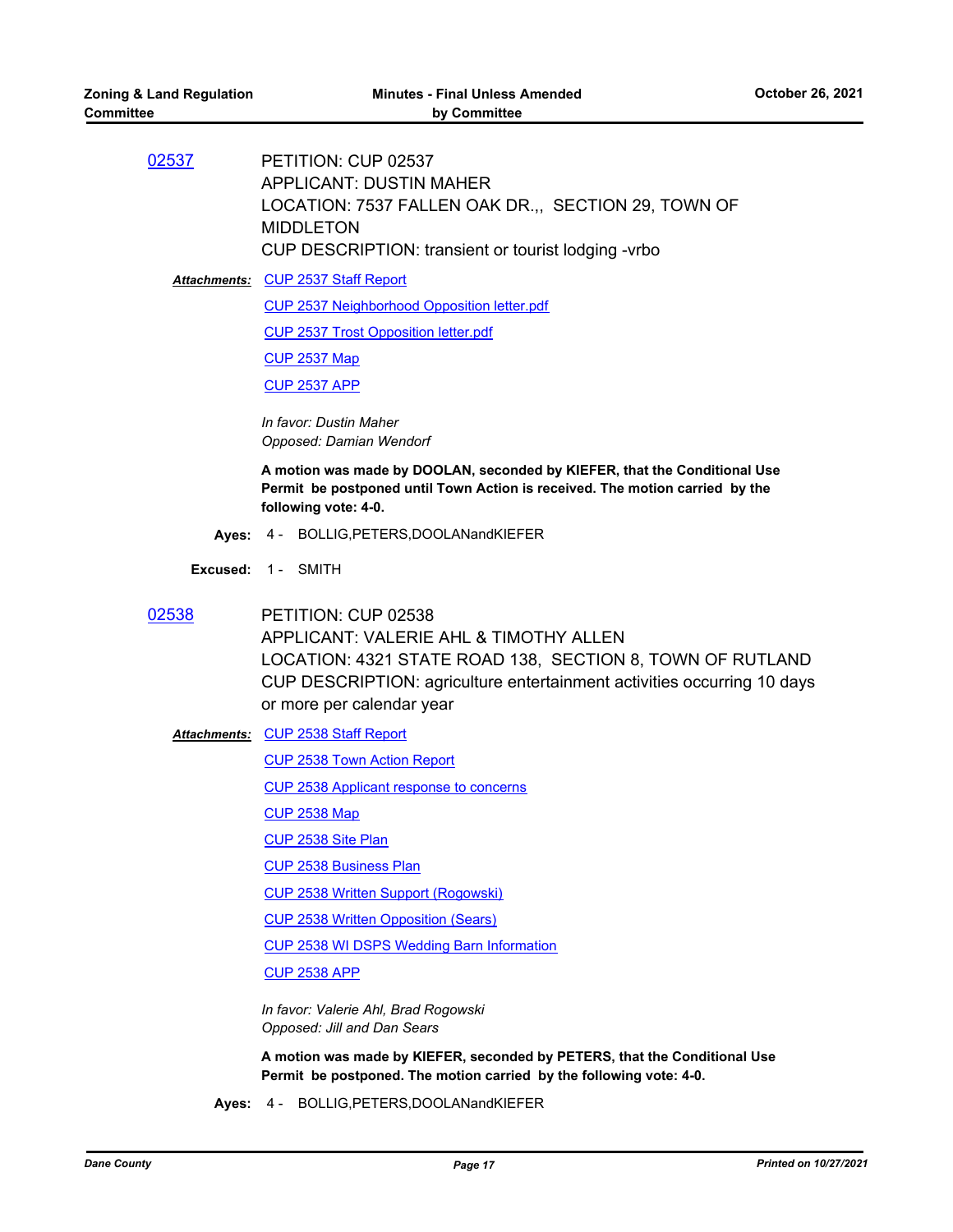#### **Excused:** 1 - SMITH

[02539](http://dane.legistar.com/gateway.aspx?m=l&id=/matter.aspx?key=20874) PETITION: CUP 02539 APPLICANT: STACEY BEAN LOCATION: 2782 WHITE CROSSING ROAD, SECTION 7, TOWN OF VERONA CUP DESCRIPTION: attached accessory dwelling unit-above garage in-law suite

Attachments: [CUP 2539 Staff Report](http://dane.legistar.com/gateway.aspx?M=F&ID=69c0e73e-2c64-4d99-896e-44e1356393fa.pdf)

[CUP 2539 Map](http://dane.legistar.com/gateway.aspx?M=F&ID=09e9f80d-fe0e-40e8-995c-6101d29c1c2f.pdf)

[CUP 2539 APP](http://dane.legistar.com/gateway.aspx?M=F&ID=9d153c4d-79f3-40b8-ae0f-aa7c752b8357.pdf)

*In favor: Stacey Bean Opposed: None*

**A motion was made by PETERS, seconded by KIEFER, that the Conditional Use Permit be postponed until Town Action is received. The motion carried by the following vote: 4-0.**

**Ayes:** 4 - BOLLIG,PETERS,DOOLANandKIEFER

**Excused:** 1 - SMITH

### **E. Zoning Map Amendments and Conditional Use Permits from previous meetings**

## **F. Plats and Certified Survey Maps**

[2021 LD-005](http://dane.legistar.com/gateway.aspx?m=l&id=/matter.aspx?key=20958) Hartman proposed 1-lot Certified Survey map (Land Division Waiver) Town of Dane Staff recommends approval

#### Attachments: **[Report](http://dane.legistar.com/gateway.aspx?M=F&ID=aa057d03-1c11-49b4-93a5-e99c72fb7858.pdf)**

[Hartmann-Balber\\_Variance](http://dane.legistar.com/gateway.aspx?M=F&ID=b7dde3c1-b079-4074-a4c1-c5be582f6b0e.pdf)

**A motion was made by KIEFER, seconded by DOOLAN, to approved the land division variance. The motion carried by the following vote: 4-0. Finding of Fact: Due to the land being located on the edge of the county, there are no public roads available in Dane County to access. All public road access is in Columbia County.**

**Ayes:** 4 - BOLLIG,PETERS,DOOLANandKIEFER

**Excused:** 1 - SMITH

## **G. Resolutions**

## **H. Ordinance Amendment**